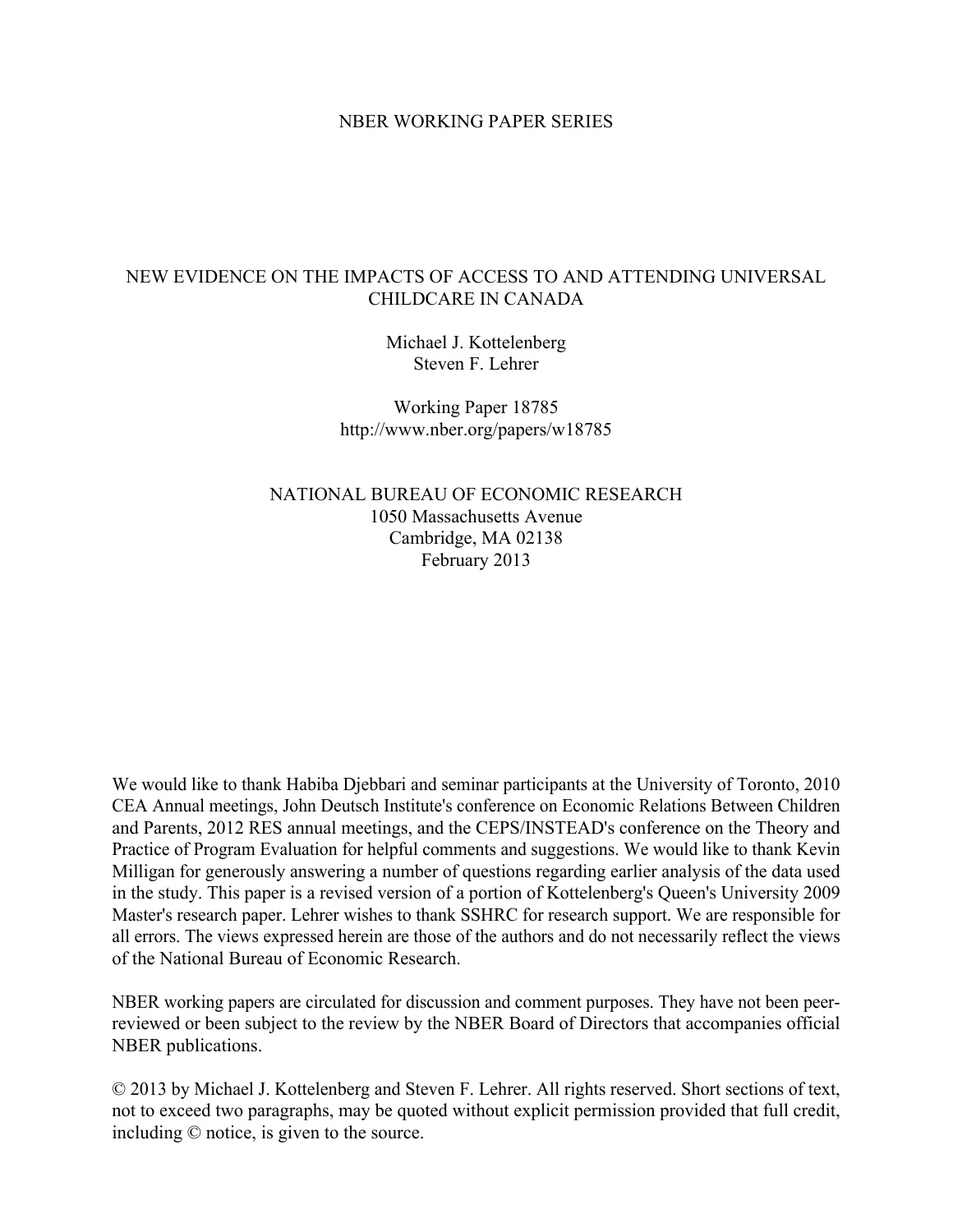New Evidence on the Impacts of Access to and Attending Universal Childcare in Canada Michael J. Kottelenberg and Steven F. Lehrer NBER Working Paper No. 18785 February 2013 JEL No. C31,H2,I28,J2

#### **ABSTRACT**

In Canada, advocates of universal child care often point to policies implemented in Quebec as providing a model for early education and care policies in other provinces. While these policies have proven to be incredibly popular among citizens, initial evaluations of access to these programs indicated they led to a multitude of undesirable child developmental, health and family outcomes. These research findings ignited substantial controversy and criticism. In this study, we show the robustness of the initial analyses to i) concerns over whether negative outcomes would vanish over time as suppliers gained experience providing child care, ii) concerns regarding multiple testing, and iii) concerns that the original test measured the causal impact of childcare availability and not child care attendance. A notable exception is that despite estimated effects stemming from the policy indicating declines in motor-social development scores in Quebec relative to the rest of Canada, our analyses imply that on average attending childcare in Canada leads to a significant increase in this test score. However, our analysis reveals substantial heterogeneity in program impacts that occur in response to the Quebec policies and indicates that most of the negative impacts reported in earlier research are driven by children from families who only attended childcare in response to the implementation of this policy.

Michael J. Kottelenberg Department of Economics Queen's University Kingston, Ontario K7L 3N6 Canada kottelen@econ.queensu.ca

Steven F. Lehrer School of Policy Studies and Department of Economics Queen's University Kingston, ON K7L 3N6 CANADA and NBER lehrers@post.queensu.ca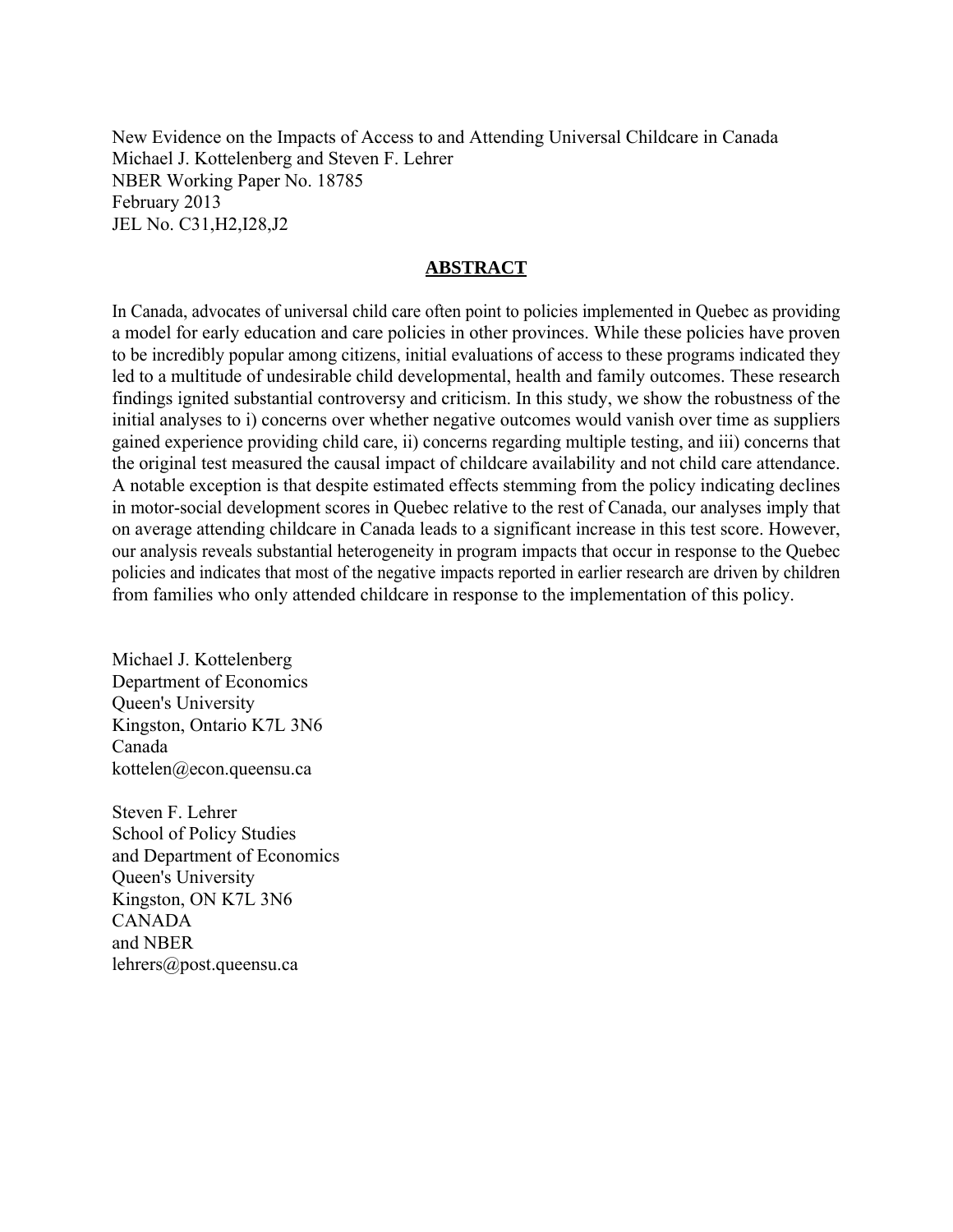## 1 Introduction

While many parents, teachers, and politicians have concluded that there is strong evidence to support increased public sector support for the delivery of childcare services, the opinion is not supported by the entire body of evidence from the research community. Proponents of early childhood education often point to a large body of evidence summarized in Heckman (2006, 2011) which indicates that investment and intervention aimed at young children will yield greater societal and individual benefits relative to those aimed at older children or adults. Much of this evidence is drawn from evaluations of targeted early childhood ed-ucation programs.<sup>[1](#page--1-0)</sup> Unfortunately, less is known about the effects of universal care on child outcomes. The few studies that have examined the effects of introducing universal childcare have yielded at best what Baker  $(2011)$  $(2011)$  $(2011)$  described as mixed evidence.<sup>2</sup> Despite the paucity of evidence indicating its effectiveness, there has been a growing focus—in both public and academic spheres—on the need for governmental participation in the provision of childcare.

Ongoing interest in childcare has been stimulated in part by trends associated with an increase in female labour force participation. In Canada, the employment rate of mothers with children under the age of six has risen from [3](#page--1-0)1 percent in 1976 to 71 percent in 2008.<sup>3</sup> Both the supply and cost of childcare have also added impetus to demands for publicly funded childcare. In 2008 CBC News reported growing complaints concerning the limited availability of space in existing day-care facilities. The childcare Advocacy Association of Canada suggested that, "the federal government has simply failed to meet the childcare

<sup>1</sup>Findings that investing in children at early ages are not new and a wide body of research reports that pre-kindergarten programs can boost subsequent outcomes for disadvantaged children. See Currie (2001) or the wide-body of evaluation research that examined either the Perry Preschool Project or the Abecedarian Project.

<sup>2</sup>For example, Baker et al.(2008) and Datta Gupta and Simonsen (2010) report significant declines in a number of developmental and behavioural outcomes, whereas Havnes and Mogstad (2011) report strong positive effects on children's long-run outcomes as adult.

<sup>&</sup>lt;sup>3</sup>The statistics for Canada are derived by the authors from the Canadian Labour Force Survey. Note, a less pronounced trend exists in the United States where data from the CPS indicates that the employment rate of mothers with children under the age of six has risen from 34 percent in 1976 to 56 percent in 2001.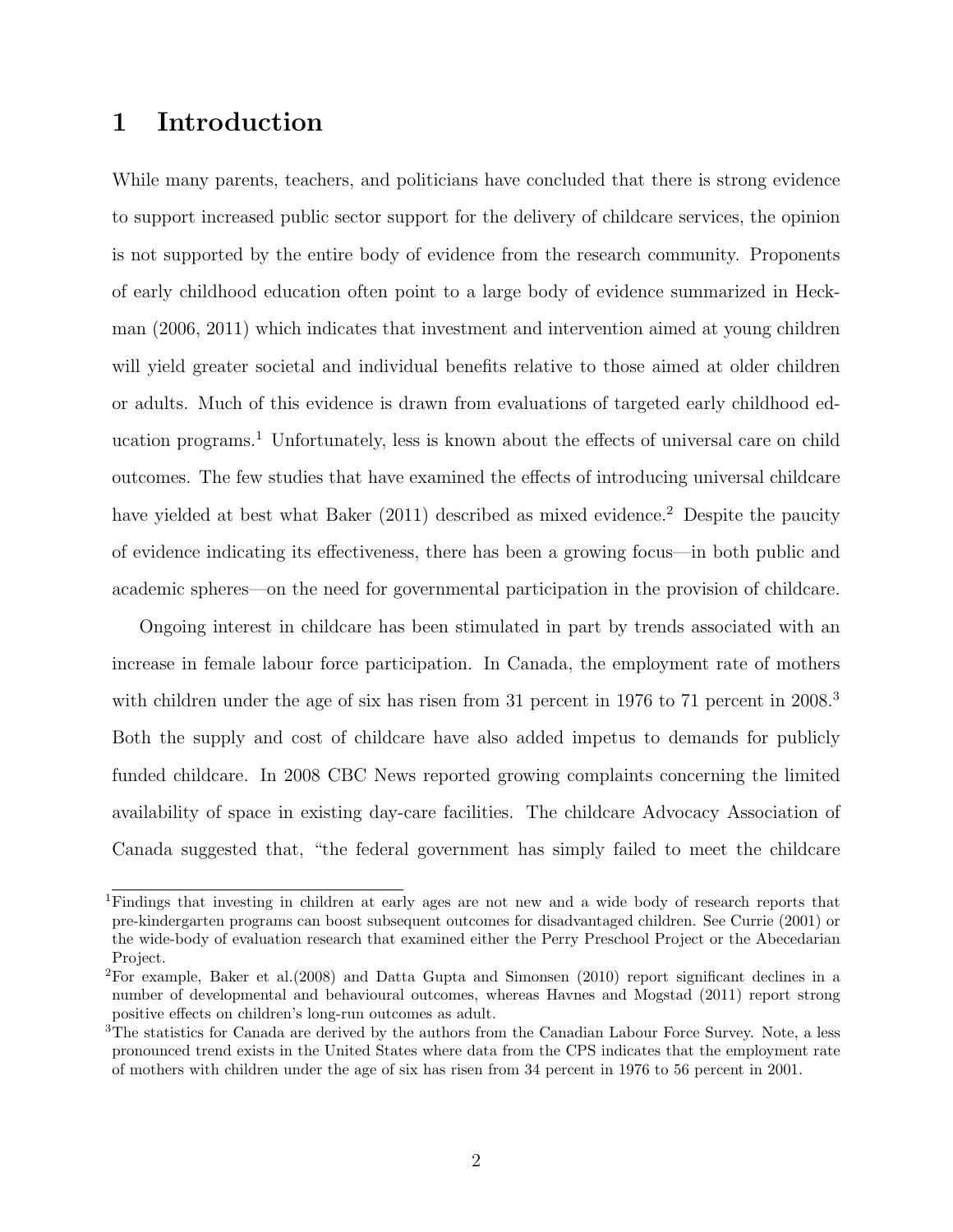needs of Canadian families."[4](#page--1-0)

Regarding costs of childcare, data from the Survey of Income and Program Participation indicate that the average American family using childcare pays a whopping \$6,708(US) annually for this service. In this climate, it is unsurprising that universal, publicly funded child care occupies a growing place on political agendas. During the 2011 federal election in Canada, the Liberal Party's campaign included promises to provide the provinces with \$500 million a year to create child-care spaces. Throughout North America whenever discussions on reforming early childhood education are debated, Quebec's heavily subsidized \$7-a-day childcare system is presented as a template. Quebec's child care system was introduced as a component of the Quebec Family Policy, which remains one of the most comprehensive policy measures taken by any North American government in response to childcare trends and concerns. In 1997, the Quebec government implemented a bold set of policies in hopes of encouraging higher birth rates, primarily by strengthening governmental support for parents. In large part, this support came in the form of an expansion of the childcare system. Under the Quebec Family Policy, parents with children aged zero to four were granted access to childcare at a rate of five-dollar-per-day (increased to seven-dollar-per-day in 2004).<sup>[5](#page--1-0)</sup> This program was implemented gradually; access was extended to children aged four in 1997, aged three in 1998, aged two in 1999 and aged zero to two in 2000. Additionally, full-day kindergarten was introduced (for children age five) and, extraneous to the aforementioned policy, more childcare spaces for school aged children.[6](#page--1-0)

The Quebec Family Policy's extension of highly subsidized universally available childcare to children aged zero to four provides a unique opportunity to examine the impact of a switch to a comprehensive system of childcare support. In an influential paper, Baker, Gruber and

<sup>&</sup>lt;sup>4</sup>Examining data from Canada, one can observe that the province of Quebec significantly increased the number of licensed childcare places available to children living in the province over the past 15 years. In fact, the OECD (2007) reports that by itself, Quebec accounts for almost all the increase in regulated early childhood education and care (ECEC) places in Canada since 1998.

<sup>5</sup>The Quebec Family Policy also increased parental leave benefits and provided families with a standard child allowance based on income, family type (single parent, two parent), and number of children.  ${}^{6}$ See Tougas (2002) for more details.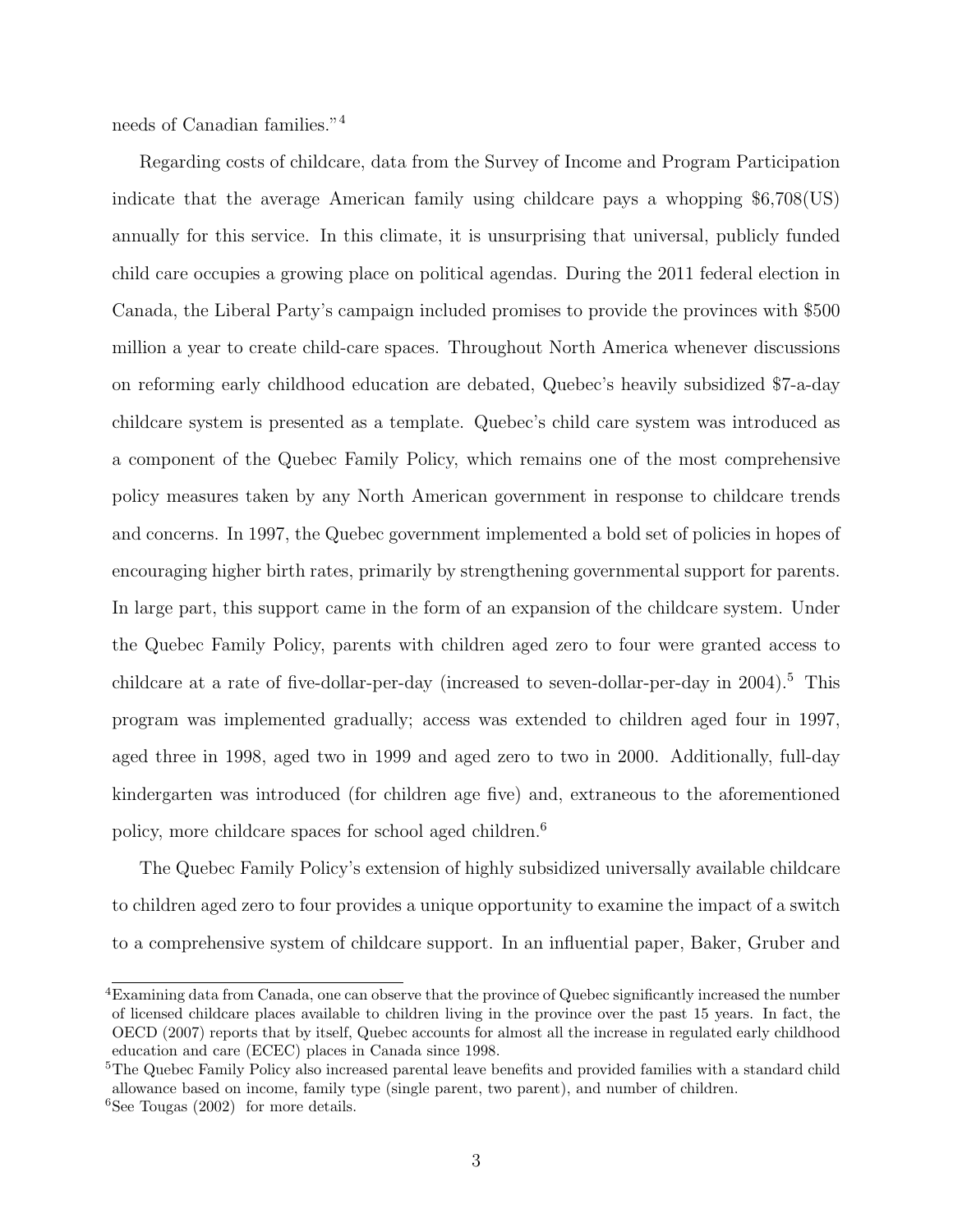Milligan (2008) (henceforth referred to as BGM) provided the first formal analyses of the impacts of the Quebec Family Policy. The analyses in BGM provided evidence that the introduction of universal childcare led to statistically significant reductions in a variety of child health, developmental, and behavioural measures. Outcomes include increased hyperactivity, inattention, physical aggression, and decreased motor social development scores. In addition, the authors' analyses indicated that parenting practices and family functioning were negatively affected in Quebec.[7](#page--1-0) Their results ignited substantial controversy and advocacy groups such as the United Early Childhood Employees and Child Care Advocacy Association of Canada provided critiques.<sup>[8](#page--1-0)</sup> Several of these critiques including Cleveland (2007) highlighted the fact that the BGM study involved examination of the impact of access to childcare, not the impact of the utilization of childcare. As such, the BGM study does not provide evidence regarding the outcomes associated with child care attendance and use, which, according to the above mentioned advocacy groups, should be the true parameters of policy interest.

This study extends Baker, Gruber, and Milligan (2008) in three ways. First, BGM evaluated the Quebec Family Policy at a time when the program was newly implemented and childcare centers were attempting to expand their services accordingly. The implementation of large scale social programs is rarely frictionless, since new programs require time for recruitment of high quality employees and integration in society. Therefore, early evaluations of child care programs may capture short-term changes that differ from results that may be found when child care centers are better established. Since the BGM study, two cycles of data have been made available from the National Longitudinal Study of Children and Youth, enabling the present study to revisit the original results to determine whether BGM results

<sup>7</sup>The authors as well as Lefebvre and Merrigan (2009) showed that the Quebec Family Policy significantly increase maternal labour supply. Calculations in Fortin (2011) suggest that the increases in labour supply generate sufficient additional tax revenue to fully finance this program.

<sup>8</sup>See testimony to The Standing Senate Committee on Social Affairs, Science and Technology on Thursday, February, 14, 2008 by the late Fraser Mustard who founded the Council for Early Child Development for a heated critique of this research (Mustard, 2008) as well as a report by Cleveland et al. (2006) that was prepared for The Canadian Council on Learning.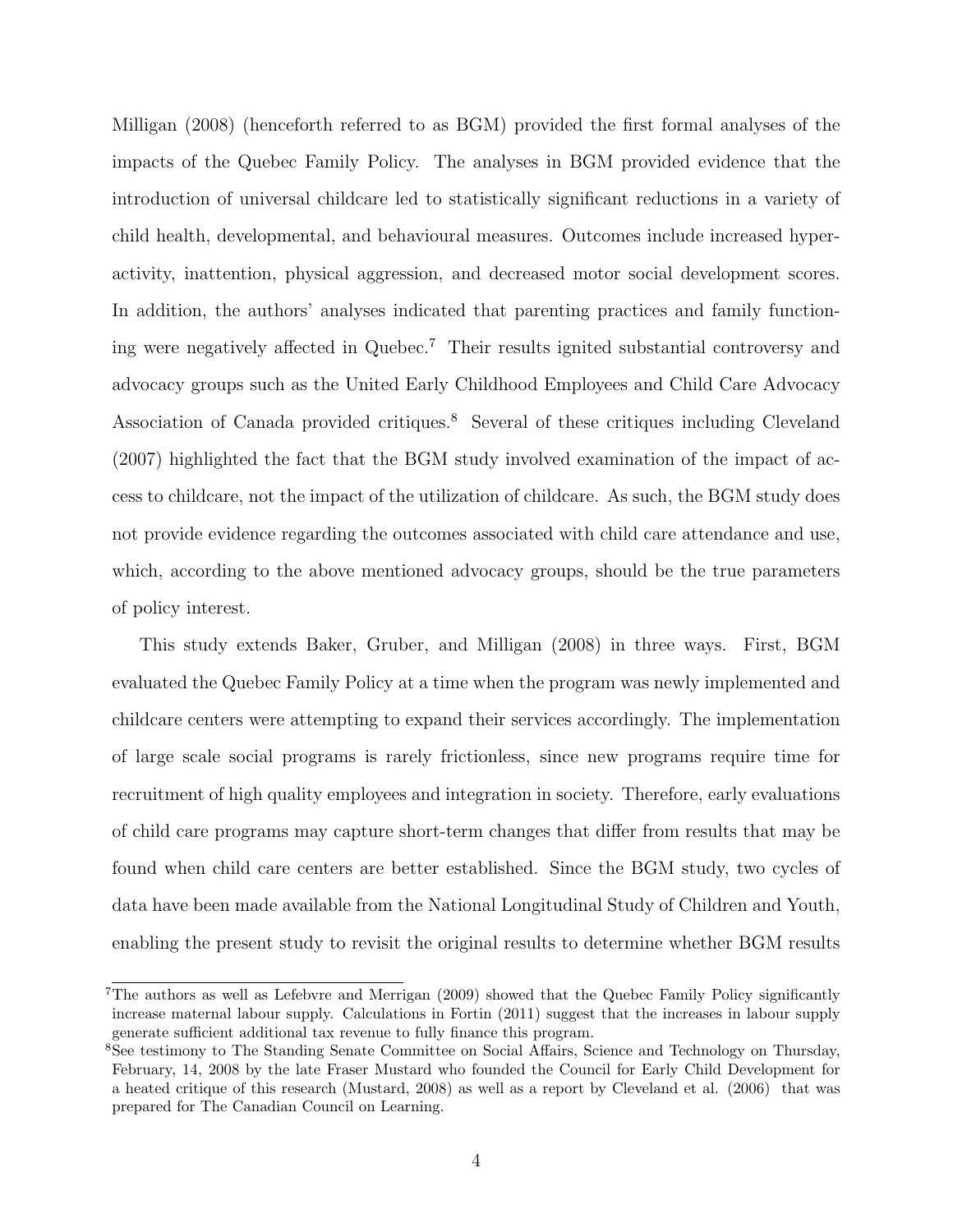are robust to the inclusion of data from a later time period.[9](#page--1-0)

Second, we extend past research, which focused primarily on intent to treat estimates of childcare in Canada. Using an instrumental variables estimator, we will first attempt to identify the causal impact of attending childcare due to the Quebec policy on both child and parent outcomes. This empirical strategy allows us to report whether the negative impacts found by BGM are driven by childcare itself, as many readers of BGM hypothesized. From a policy perspective, this parameter is quite important since it provides information on all individuals whose childcare decisions were affected at the margin by the policy. Second, we will use an inverse propensity score reweighting estimator to recover the average impact of childcare attendance in Canada under the assumption that factors leading to childcare attendance are observed by the researcher. By comparing the estimates across empirical strategies we are attempting to uncover whether the subgroup whose childcare attendance decision is affected by the policy has differential impacts from the rest of the population.

The use of different estimators allows recovery of alternative causal parameters, permitting us to begin an exploration into possible treatment effect heterogeneity. In applications of childcare at the universal level, as in the Quebec Family Policy, significant treatment effect heterogeneity is plausible. For example, children who receive high quality one-on-one parental care at home may experience negative outcomes when they shift to public childcare that includes higher adult-child ratios, while other children may benefit from the transition to public childcare. Further, since the universal childcare policy led to an increase in maternal employment, newly employed parents may have higher levels of stress than they did prior to the implementation of the childcare policy.

Third, we account for a statistical issue that affects the methods by which inference is conducted when researchers examine the effectiveness of a single policy on a multitude of child and family outcomes. Specifically we utilize techniques that incorporate the dependence in child and parent outcomes across multiple domains for the same individual. A failure

<sup>&</sup>lt;sup>9</sup>Note that variants of this analysis also appear in Kottelenberg  $(2009)$  and Lefebvre et al.  $(2011)$ .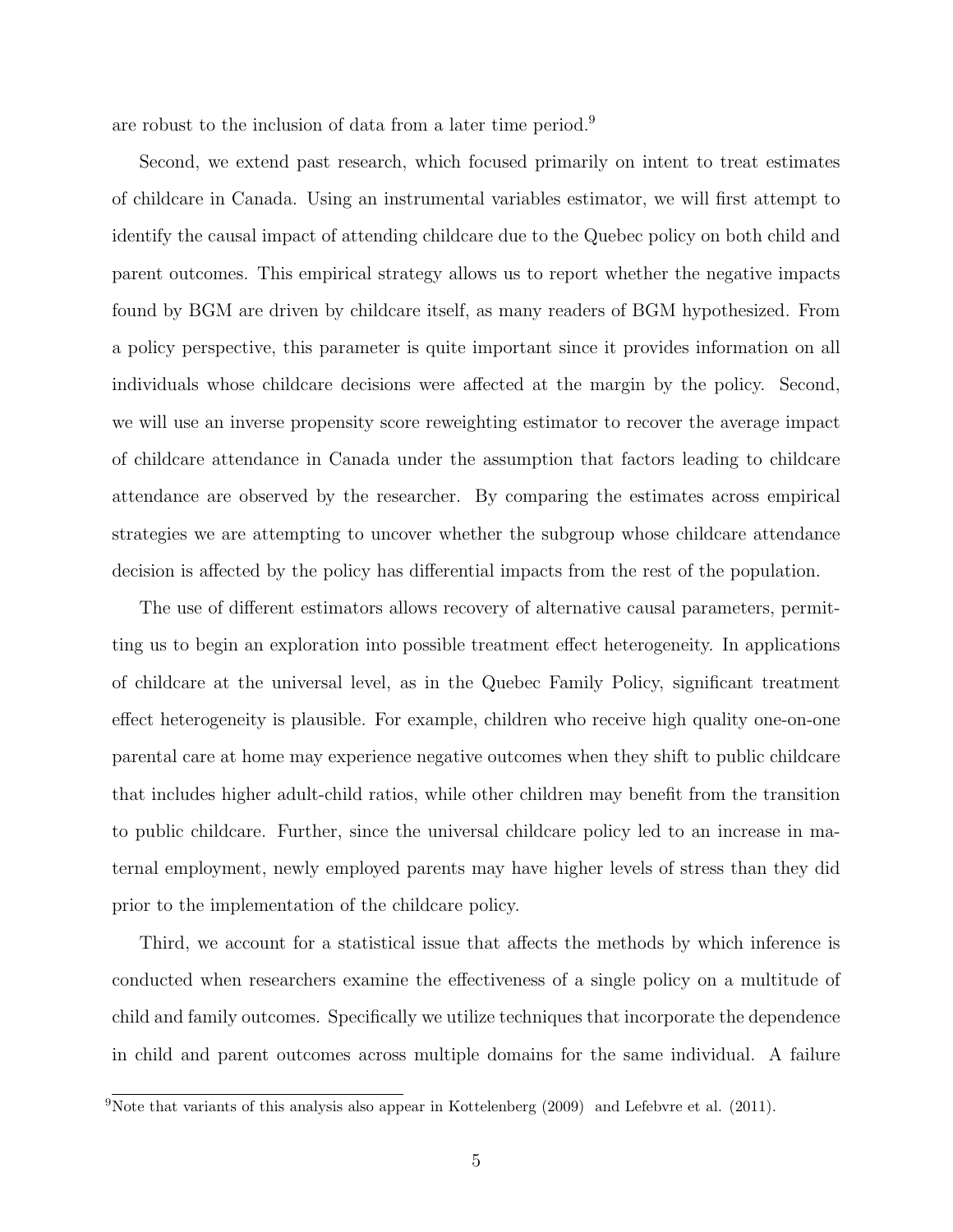to account for multiple outcomes from the same treatment(s) may falsely yield significant results. For example, if the effectiveness of access to universal childcare is assessed on six outcomes, each at a significance level of five percent (two-sided tests), the chance of finding at least one false positive statistically significant test increases to 15.9 percent. Accounting for multiple outcomes can have a substantial influence on the rate of false positive conclusions. In the early education policy setting, where many outcomes are present, researchers may be tempted to select the most favourable results from an analyses, reporting significance where there is none. To this end, we adopted a multiple testing procedure that controls for the probability of at least one rejection of a true null hypothesis and allows the number of false rejections one is willing to tolerate to vary with the total number of rejections. In this way we present a more detailed analysis of the effectiveness of the policy.<sup>[10](#page--1-0)</sup> To the best of our knowledge, this issue has been largely ignored in the evaluation of results from natural experiments in Canada.

Overall, our results are in line with BGM's findings, namely that the introduction of the Quebec Family Policy led to a significant decline in child, parent and family outcomes. The initial estimates in BGM are robust to inclusion of additional years of data and concerns regarding multiple testing. Estimates of the causal impact of childcare attendance are also negative with the notable exception of the motor-social development score. On average, attending subsidized childcare leads to a significant increase in this score. Further, our results suggest that the negative impacts reported in BGM are driven by children in families who decided to attend childcare in response to the implementation of the policy. This heterogeneity in program impacts suggests an important avenue for further research.<sup>[11](#page--1-0)</sup>

This paper is structured as follows. Section [2](#page-7-0) provides a description of the data used for the analyses. Our empirical strategy to meet the three aims described above is presented

 $10\overline{\ln}$  contrast, earlier research has examined each of these outcomes independently.

 $11$ In Kottelenberg and Lehrer (2012a, 2012b) we have explored heterogeneity across gender and the unconditional outcome distribution respectively. In both papers, we present significant evidence of policy relevant treatment effect heterogeneity. See also Kottelenberg (2009) and Lefebvre et al. (2011) for an exploration into heterogeneity in program impacts based on age of child's attendance to childcare.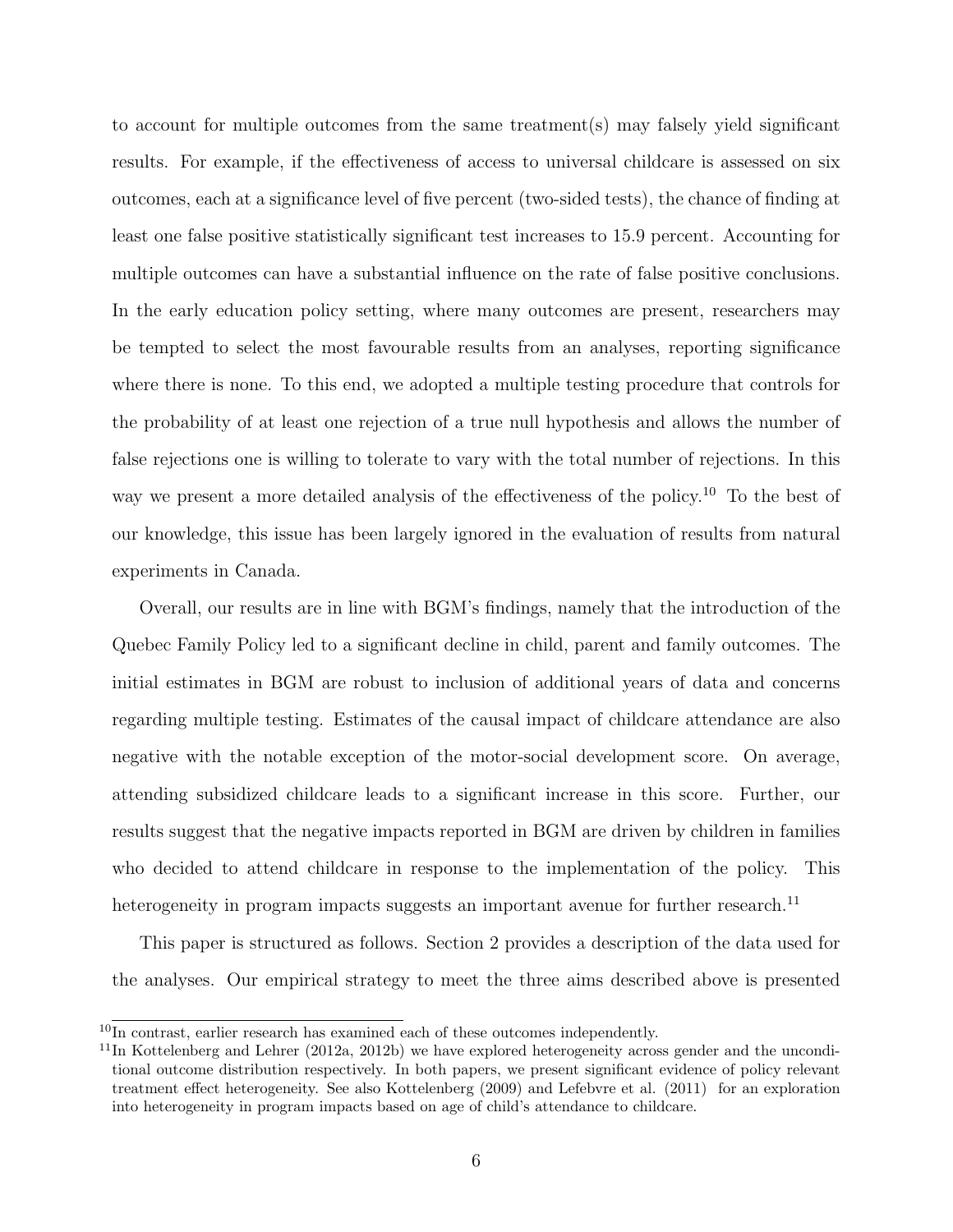in section [3.](#page-12-0) Empirical results are presented and discussed in section [4.](#page-17-0) Finally, in the concluding section we summarize our findings from this paper and suggest that, given the substantial treatment effect heterogeneity from attending childcare, to boost child outcomes policy-makers should consider targeting childcare rather than developing policies that would introduce universal coverage.

### <span id="page-7-0"></span>2 Data

To undertake our proposed analyses, we use the National Longitudinal Study of Children and Youth (NLSCY), a nationally representative longitudinal study that tracks cohorts of Canadian children from early childhood. This study's first sample was drawn in 1994-95 and consisted of Canadian children aged zero to eleven. Biannually, a new cohort of 2,000 children aged zero to one is added to the study and data is collected from all participating cohorts. The NLSCY was also used in BGM, to which we added data from cycles six (2004-05) and seven (2006-07).

It is worth noting several additional details regarding the NLSCY sampling. This sample was restricted to Canada's ten provinces and excluded both full time members of the Canadian Armed Forces and people living on Aboriginal reserves.[12](#page--1-0) The NLSCY contains both child developmental scores and extensive questions relating to child care usage, parental labour supply, and other demographic characteristics, providing an opportunity to study the effects of child care policy on a variety of childhood development and behaviour indicators. Child development scores include the revised Peabody Picture Vocabulary Test (PPVT) score for children aged four, a standardized motor and social development (MSD) score for children aged zero to three, and a series of child behavioural scores relating to hyperactivity, anxiety, physical aggression and opposition. The MSD scale consists of a set of 15 questions that measure dimensions of the motor, social and cognitive development of children from birth through three years of age, with questions that differ based on the child's age. Each

 $12$ <sup>12</sup>These exclusions represent about two percent of the Canadian population.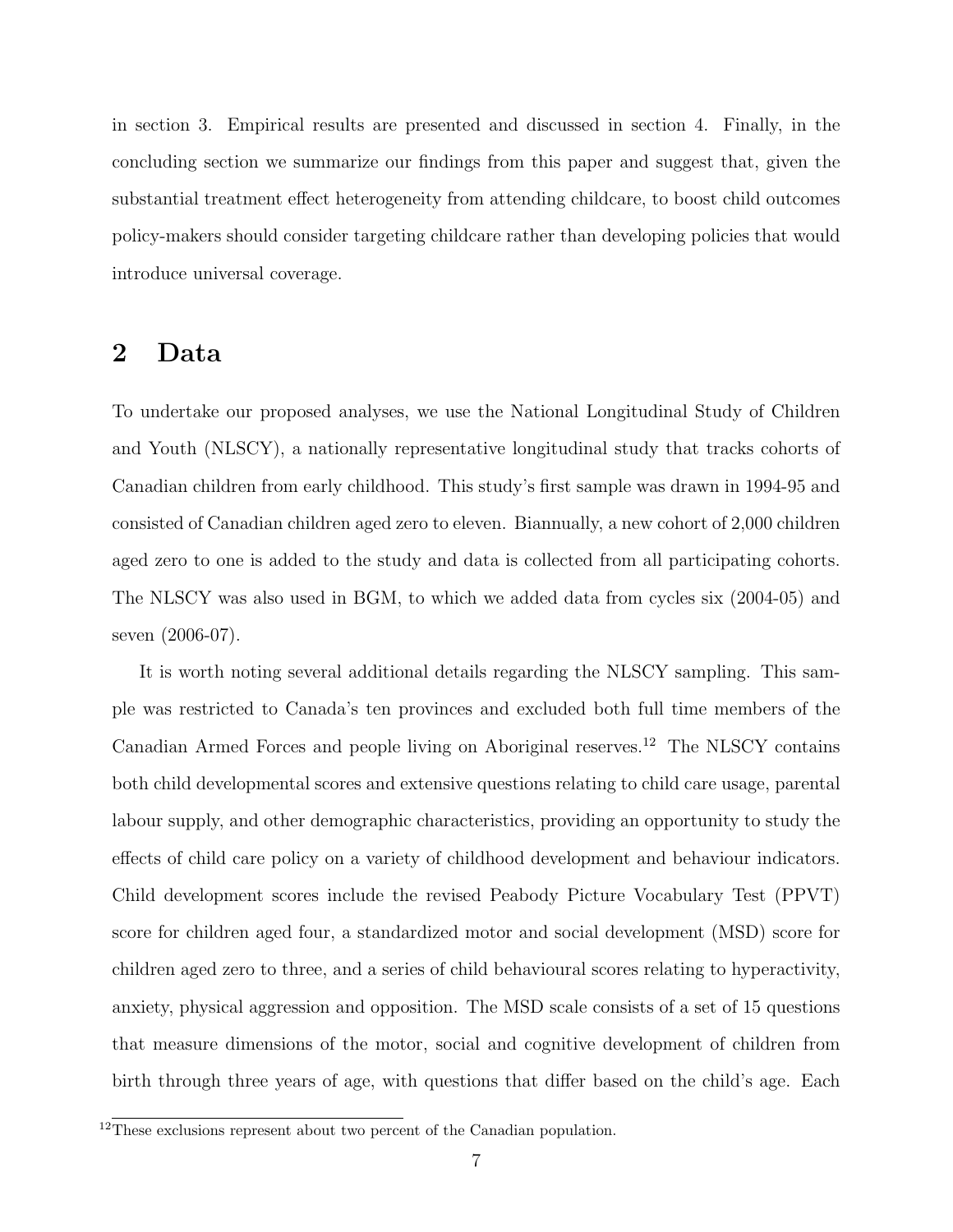item asks whether or not a child is able to perform a specific task.[13](#page--1-0) The PPVT is one of the most popular standardized tests used to assess children's verbal intelligence and estimate children's scholastic aptitude. The PPVT is a short test for which an examiner says a word aloud and an examinee attempts to identify, from four options, the picture that best represents the word. Finally, in previous research (e.g. Statistics Canada, 2003; Charach et al. 2010) the child behavioural scales have been shown to reliably predict related outcomes.

Since one of our goals is to determine whether the impacts reported in BGM are transitory or permanent, we follow their sample restrictions and covariate definitions to ensure that any differences in study results are not due to choices made by the researcher. Specifically, the analyses are conducted using children from two-parent families, thereby eliminating the contaminating effects of pre-policy subsidization that generally have higher utilization rates with single-headed households. Further, this isolates an appropriate comparison group not affected by changes in other policies, such as paternity leave regulations that were altered during the data collection. While this restriction may limit the external validity of any findings, two-parent families remain a key focus of the universal childcare debate that aims to extend subsidized access to childcare to locations and individuals for which it was not previously made available. Last, observations are only included if, at the time of the interview, the child's age was four years.

Table [1](#page-10-0) presents summary statistics on a subset of child, parent, and family variables that are used as control variables in our analyses. For each variable in this table we report the mean and standard deviation values for four samples, defined by province of residence (Quebec or the rest of Canada) and time of survey completion (pre or post the introduction of the Quebec Family Policy. As shown in Table [1,](#page-10-0) in terms of demographic characteristics, there are no striking differences between sub sample groups or group specific trends. While

 $13$ Two examples of MSD questions asked of parents are whether a child has ever sat up for ten minutes without assistance, or whether the child has said more than two recognizable words. This scale was developed by Dr. Gail Poe of the U.S. National Centre for Health Statistics and has also been used in collections of the National Longitudinal Survey of Youth in the United States and in recent versions of the National Child Development Survey in England.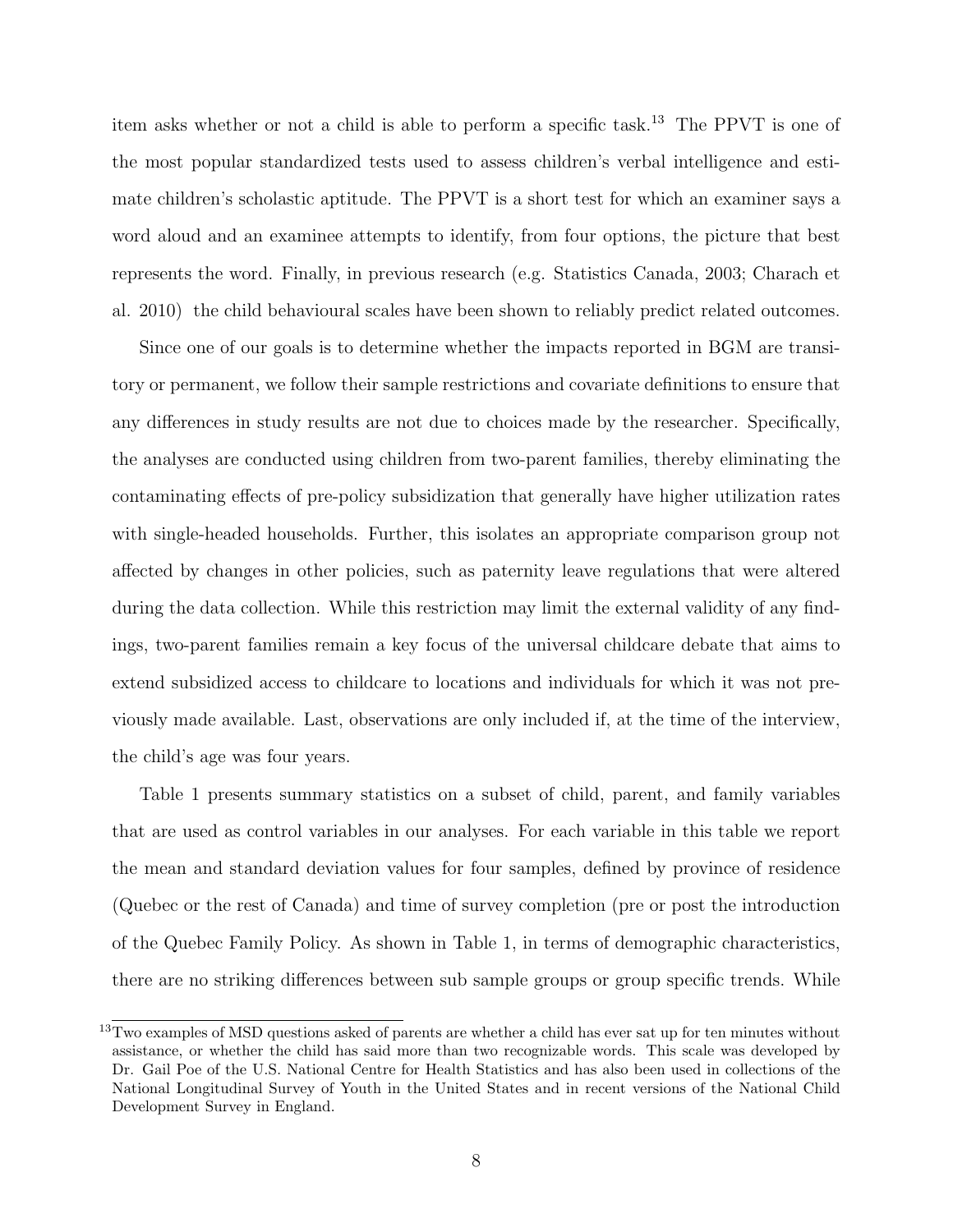a handful of these differences are statistically significant, we will account for these variables in the specification to minimize any bias from unobserved confounders. Across all Canadian provinces, there is a substantial increase in university completion among parents surveyed in later cohorts. Similar to BGM, Lefebvre and Merrigan (2008), and Lefebvre, Merrigan, and Roy-Desrosiers (2011), we do not believe that these statistics raise any immediate serious concerns for using the remaining Canadian provinces as a comparison group in the reduced form analyses.

Summary statistics on the outcome variables that will be examined in this study are presented in Table [2.](#page-11-0) Since the questions that underlie a number of these outcome variables are age specific, we include information on the sample size and age group of interest for each outcome in the last two columns of this table.<sup>[14](#page--1-0)</sup> The measures presented include: behavioural indices for Physical Aggression, Hyperactivity and Inattention, Emotional Anxiety and Separation Anxiety for children and Family Dysfunction, and Mother's Depression Score for parents. To examine the child's health status we use an indicator variable based on the parent's subjective evaluation of whether their child is "excellent health", and reports indicating if the child never experienced i) a nose/throat infection, or ii) an ear infection. The last two rows of the Table [2](#page-11-0) indicate that there were large increases in both maternal labour supply on the extensive margin and take-up of childcare following the introduction of the policy in Quebec relative to the rest Canada. With regard to the remainder of this table, there are not many substantial differences in the unconditional rates of many of the behaviours across regions in Canada prior to the policy but in the post policy periods trends in several variables, such as never experiencing a Nose or throat infection or physical aggression, differ substantially. In the next section, we will formally examine how these trends may have differed after policy implementation and if these changes were due to childcare attendance as many have hypothesized.

<sup>&</sup>lt;sup>14</sup>Although available for children aged four, many of these indices are not composed of the same base questions. While not reported in the paper analyses with the indexes for the older children do indeed reveal a similar pattern as those for children aged two to three and are available upon request.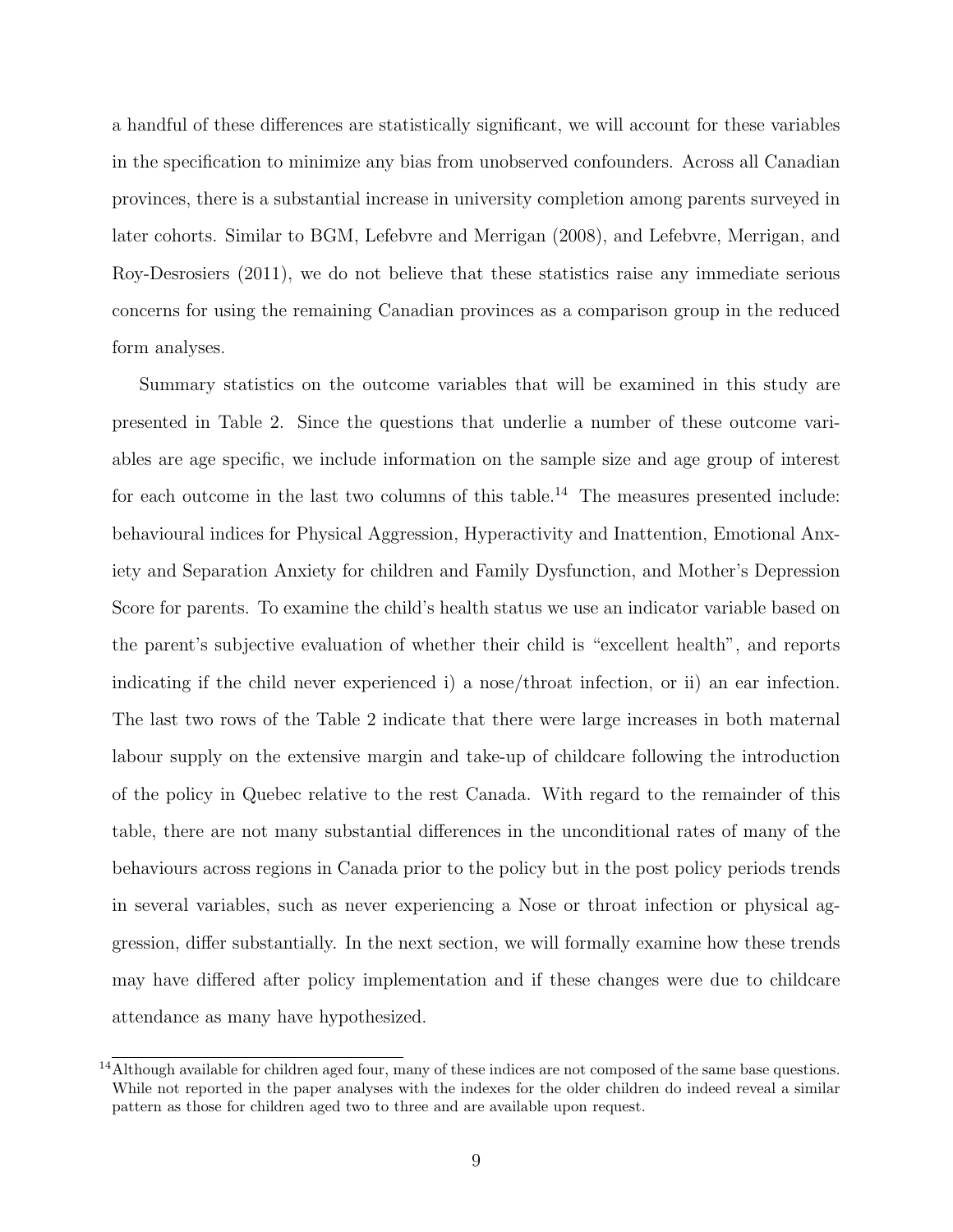<span id="page-10-0"></span>

|                                     | Quebec     |             | Rest of Canada |             | Obs.  |
|-------------------------------------|------------|-------------|----------------|-------------|-------|
| Covariates                          | Pre-Policy | Post-Policy | Pre-Policy     | Post-Policy |       |
| Resides in Rural Region             | 0.095      | 0.142       | 0.133          | 0.190       | 38648 |
|                                     | (0.293)    | (0.349)     | (0.34)         | (0.393)     |       |
| Resides in a Large City $(>500K)$   | 0.579      | 0.581       | 0.428          | 0.445       | 38648 |
|                                     | (0.494)    | (0.493)     | (0.495)        | (0.497)     |       |
| Number of Older Siblings            | 0.715      | 0.685       | 0.796          | 0.755       | 38648 |
|                                     | (0.739)    | (0.716)     | (0.761)        | (0.744)     |       |
| Number of Same Aged or              | 0.268      | 0.217       | $0.255\,$      | 0.246       | 38648 |
| Younger Siblings                    | (0.488)    | (0.438)     | (0.476)        | (0.467)     |       |
| Mother's Age                        | 30.926     | 31.369      | 31.738         | 32.652      | 38648 |
|                                     | (4.877)    | (4.996)     | (5.123)        | (5.395)     |       |
| Mother's Immigrant Status           | 0.089      | 0.137       | 0.214          | 0.252       | 38648 |
|                                     | (0.285)    | (0.344)     | (0.41)         | (0.434)     |       |
| Mother did not complete high school | 0.133      | 0.110       | $0.106\,$      | $0.075\,$   | 38648 |
|                                     | (0.34)     | (0.313)     | (0.308)        | (0.263)     |       |
| Mother is an University Graduate    | 0.203      | 0.331       | 0.206          | 0.343       | 38648 |
|                                     | (0.402)    | (0.471)     | (0.404)        | (0.475)     |       |
| Father's Age                        | 33.507     | 34.204      | 34.142         | 35.275      | 38648 |
|                                     | (5.401)    | (5.817)     | (5.717)        | (6.17)      |       |
| Father's Immigrant Status           | 0.097      | 0.162       | 0.208          | 0.252       | 38648 |
|                                     | (0.296)    | (0.368)     | (0.406)        | (0.434)     |       |
| Father did not complete high school | 0.168      | 0.139       | 0.138          | 0.098       | 38648 |
|                                     | (0.374)    | (0.346)     | (0.345)        | (0.297)     |       |
| Father is a University Graduate     | 0.194      | 0.291       | 0.214          | 0.306       | 38648 |
|                                     | (0.395)    | (0.454)     | (0.41)         | (0.461)     |       |
| Child is Male                       | 0.509      | 0.514       | 0.509          | 0.514       | 38648 |
|                                     | (0.5)      | (0.5)       | (0.5)          | (0.5)       |       |
| Child's Age                         | 2.026      | 1.965       | 1.991          | 2.021       | 38648 |
|                                     | (1.42)     | (1.416)     | (1.418)        | (1.419)     |       |

Table 1: Summary Statistics

— Note: Each row corresponds to an independent variable and contains the mean and standard deviation (in parentheses) specific to the time and geographic region as denoted in the column header. The data is split by Quebec and the rest of Canada as well as by the pre-policy period, from 1994-97, and the post policy period, from 2002-07. The final column provides the sample size for these measurements. The NLSCY sample weights, designed to accurately reflect the make up of the Canadian population, are applied in these and all calculations throughout the paper.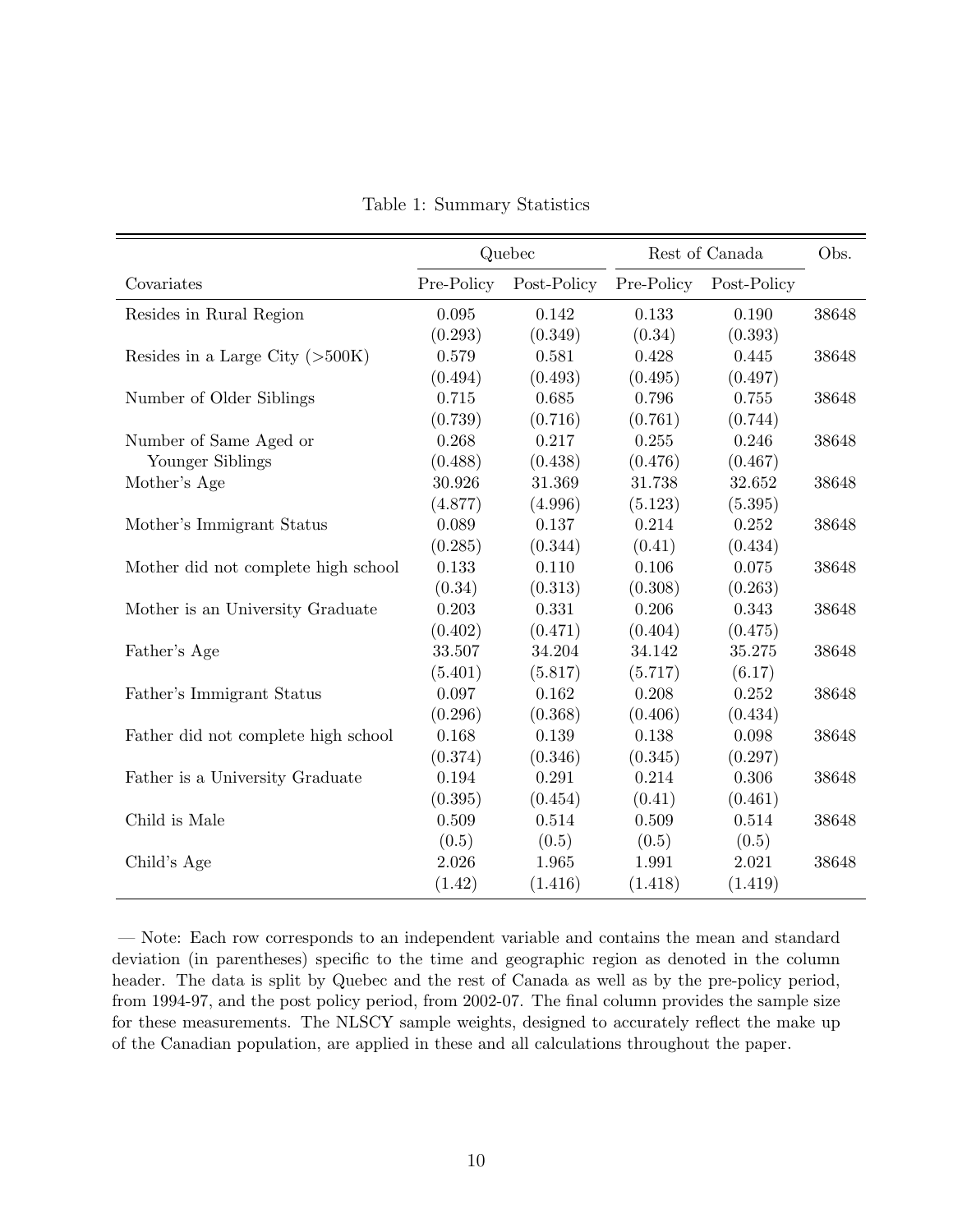<span id="page-11-0"></span>

|                                | Quebec                     |             | Rest of Canada |             | Obs.  | Ages           |
|--------------------------------|----------------------------|-------------|----------------|-------------|-------|----------------|
| <b>Outcome Variables</b>       | Pre-Policy                 | Post-Policy | Pre-Policy     | Post-Policy |       |                |
|                                | Child Outcomes             |             |                |             |       |                |
| <b>MSD</b> Score               | 99.317                     | 96.242      | 100.395        | 99.067      | 30472 | $0 - 3$        |
|                                | (15.031)                   | (15.28)     | (15.343)       | (14.81)     |       |                |
| PPVT Standardized Score        | 99.764                     | 99.536      | 100.511        | 101.332     | 6585  | $\overline{4}$ |
|                                | (15.139)                   | (15.059)    | (15.277)       | (15.095)    |       |                |
| Hyperactivity and Inattention  | 3.418                      | 3.766       | 3.622          | 3.603       | 14673 | $2 - 3$        |
| Score                          | (2.573)                    | (2.388)     | (2.43)         | (2.288)     |       |                |
| <b>Emotional Anxiety Score</b> | 0.967                      | 1.395       | 1.080          | 1.311       | 14781 | $2 - 3$        |
|                                | (1.343)                    | (1.468)     | (1.398)        | (1.532)     |       |                |
| Physical Aggression Score      | 4.375                      | 4.774       | 5.095          | 4.844       | 14625 | $2 - 3$        |
|                                | (3.041)                    | (2.974)     | (2.961)        | (2.866)     |       |                |
| Separation Anxiety Score       | 2.668                      | 2.667       | 2.710          | 2.538       | 14812 | $2 - 3$        |
|                                | (2.029)                    | (1.862)     | (1.991)        | (1.976)     |       |                |
| Child in Excellent Health      | 0.642                      | 0.637       | 0.637          | 0.684       | 38539 | $0 - 4$        |
|                                | (0.48)                     | (0.481)     | (0.481)        | (0.465)     |       |                |
| Never had a Nose               | 0.404                      | 0.261       | 0.489          | 0.489       | 31252 | $0 - 4$        |
| /Throat Infection              | (0.491)                    | (0.439)     | (0.5)          | (0.5)       |       |                |
| Never had an Ear Infection     | 0.438                      | 0.476       | 0.489          | 0.589       | 31230 | $0 - 4$        |
|                                | (0.496)                    | (0.5)       | (0.5)          | (0.492)     |       |                |
|                                | Parent and Family Outcomes |             |                |             |       |                |
| Mother in Excellent Health     | 0.406                      | 0.399       | 0.388          | 0.398       | 38365 | $0 - 4$        |
|                                | (0.491)                    | (0.49)      | (0.487)        | (0.489)     |       |                |
| Father in Excellent Health     | 0.448                      | 0.437       | 0.414          | 0.404       | 38299 | $0 - 4$        |
|                                | (0.497)                    | (0.496)     | (0.493)        | (0.491)     |       |                |
| Family Dysfunction Index       | 7.189                      | 7.728       | 7.796          | 8.168       | 37842 | $0 - 4$        |
|                                | (4.979)                    | (5.081)     | (5.156)        | (5.043)     |       |                |
| Mother's Depression Score      | 4.200                      | 4.033       | 4.528          | 3.702       | 34005 | $0 - 4$        |
|                                | (4.563)                    | (4.784)     | (4.922)        | (4.44)      |       |                |
|                                | Uptake Variables           |             |                |             |       |                |
| In Care                        | 0.415                      | 0.655       | $0.405\,$      | 0.449       | 38166 | $0 - 4$        |
|                                | (0.493)                    | (0.475)     | (0.491)        | (0.497)     |       |                |
| Mother Working                 | 0.530                      | 0.669       | 0.591          | 0.621       | 38471 | $0 - 4$        |
|                                | (0.499)                    | (0.471)     | (0.492)        | (0.485)     |       |                |
|                                |                            |             |                |             |       |                |

| Table 2: Dependent Variable Summary Statistics |  |  |  |  |
|------------------------------------------------|--|--|--|--|
|------------------------------------------------|--|--|--|--|

— Note: Each row corresponds to a variable of interest and contains the mean and standard deviation (in parentheses) specific to the time and geographic region as denoted in the column header. The final two columns provide the variable specific sample sizes and the range of ages for which the outcome is applicable. As in Table 1 the data is split between Quebec and the rest of Canada and by the pre-policy period and the post policy periods.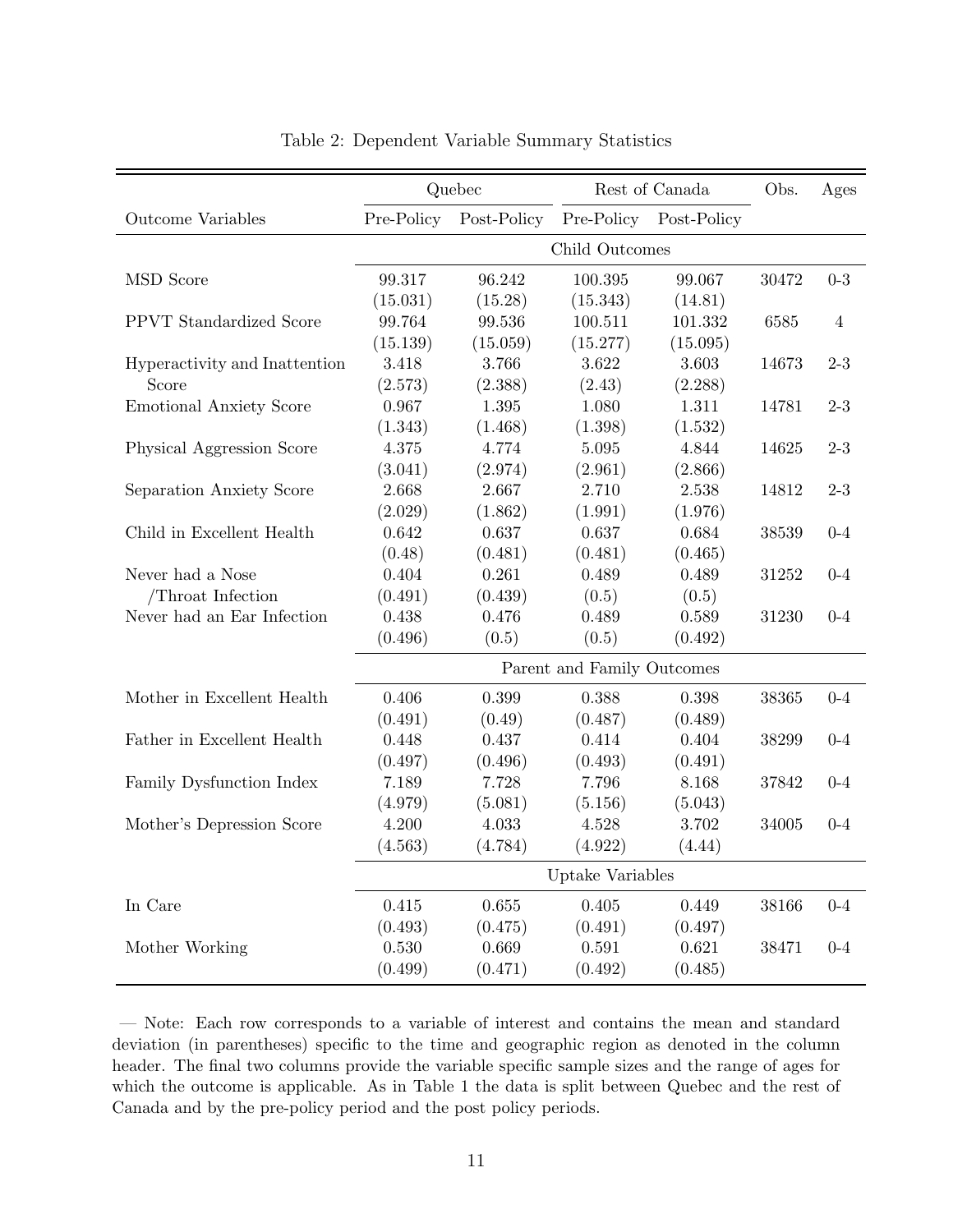### <span id="page-12-0"></span>3 Empirical Strategy

We begin by adopting BGM's main empirical specification which estimates the effect of access to universal childcare in Quebec by comparing the difference in the evolution of a series of outcomes in Quebec relative to the rest of Canada using data from both pre- and post-policy period. The regression specification for an outcome of interest Y can be expressed as:

<span id="page-12-1"></span>
$$
Y_{ipt} = \beta_o + \delta' Policy_{ipt} + \beta'_1 PROV_p + \beta'_2 YEAR_t + \beta'_3 X_{ipt} + \varepsilon_{ipt}
$$
\n(1)

where i, p, and t index individual, province, and year. The vector of covariates X, includes controls for child, parent, family, and geographic characteristics,<sup>[15](#page--1-0)</sup> PROV and YEAR are respectively a series of province and time dummies. The Policy variable is an interaction between the indicator for living in Quebec after 1998, the year the Quebec Family Policy was introduced. Thus, the coefficient of interest  $\delta$  provides an estimate of the average effect of being eligible to attend universally subsidized childcare in Quebec on the outcome of interest. Intuitively,  $\delta$  captures any additional change in outcomes in Quebec pre- and post-reform relative to the changes that occurred in the rest of Canada over the same time period. In the statistical treatment effect literature  $\delta$  is often referred to as the intent to treat (ITT) parameter.

Our work not only considers a larger number of post periods relative to BGM, but as noted in the preceding section, we dropped both the third and fourth cycle of the NLSCY data.[16](#page--1-0) We dropped data from the fourth cycle of the NLSCY since this corresponds to the tail end of a period in which universal childcare was being introduced to children at younger ages. Figure [1](#page-14-0) illustrates that cycle 4 corresponds to a time of substantial growth in the number of publicly funded childcare seats. Nearly 65,000 regulated childcare seat became

<sup>&</sup>lt;sup>15</sup>We use the exact same set of controls as BGM a subset of which is presented in Table [1.](#page-10-0) To reduce issues related to mis-specifying the functional form of the estimating equation, each of the continuous variables reported in Table [1](#page-10-0) including age is discretized. For example, we create a host of discrete dummy variables for the various categories measured by parental education, number of siblings and community size.

<sup>&</sup>lt;sup>16</sup>Note that BGM only had cycles 1-5 available at the time of their study and thus used cycles 1-2 as the pre-policy period and cycles 4-5 as a post-policy time frame.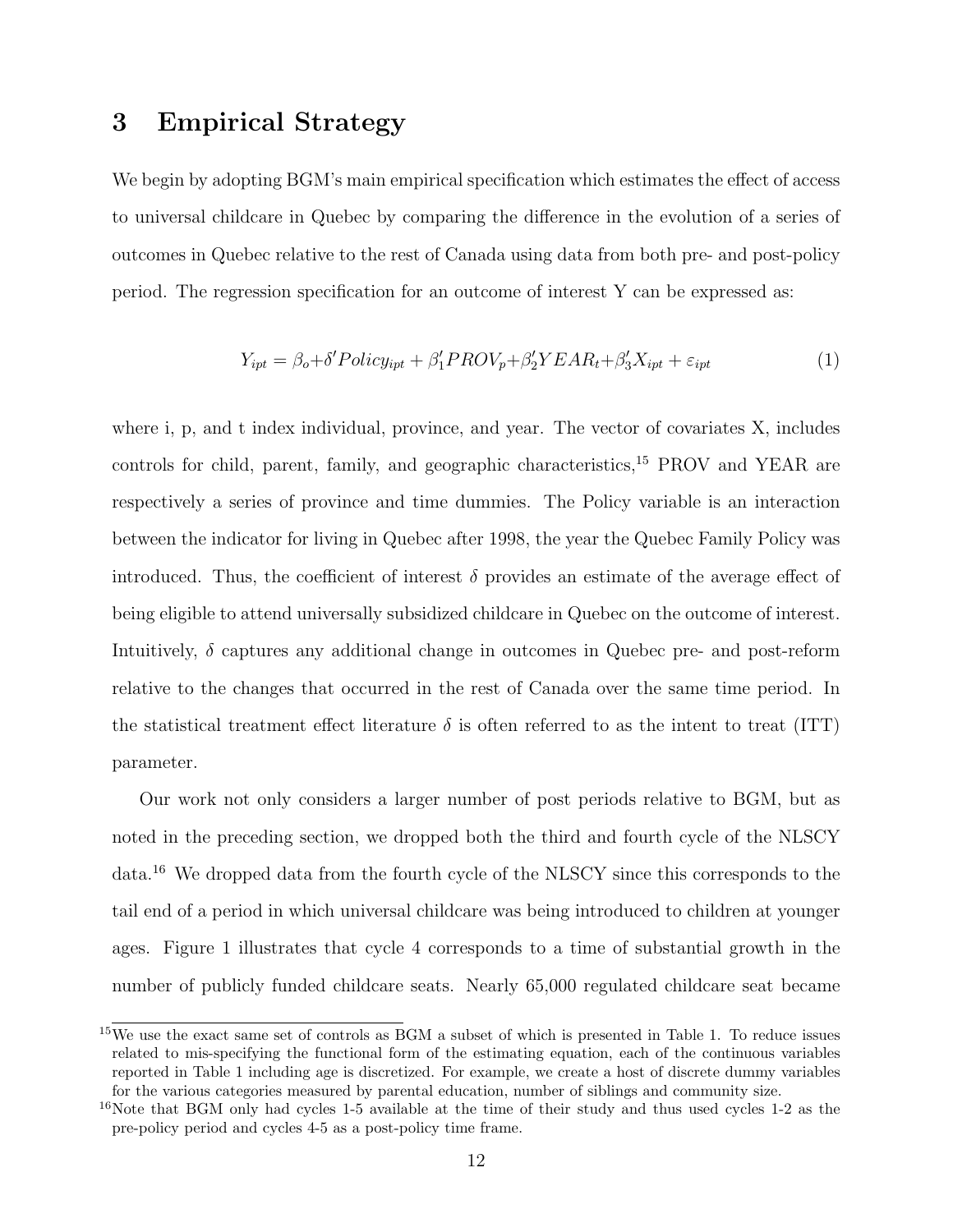available between 1998-2001 (Lefebvre and Merrigan, 2008). We examined whether our full set of results were robust to the inclusion and exclusion of different cycles of the NLSCY data and we found that our results were not sensitive to the sampling scheme.<sup>[17](#page--1-0)</sup>

Equation [\(1\)](#page-12-1) is often referred to as a difference-in-difference estimator for which recovery of causal effects relies on the maintenance of several assumptions in the underlying data. The first assumption is the absence of anticipatory behaviour in Quebec. It is unlikely that parents in Quebec altered their childcare decisions prior to the implementation of the Quebec Family Policy, meaning this first assumption is likely met. Second, an assumption of common trend is required: in the absence of treatment, outcomes in Quebec and the rest of Canada must move along a similar path. As the various panels in Figure [2](#page-14-1) demonstrate, the slopes of the lines in Quebec and the rest of Canada were similar (in cycles one and two) prior to the introduction of the policy, suggesting the assumption of common trend is met. The final assumption, the assumption of common support, appears plausible since ex-ante we would not expect the observed and unobserved characteristics of individuals living in Quebec to differ substantially from those living in other provinces.<sup>[18](#page--1-0)</sup>

To move beyond estimating the impact of access to subsidized child care and to explore the effects of attending childcare, we reformulated the estimating equation. Equation [1](#page-12-1) can be viewed as the reduced form of the following system of equations

<span id="page-13-0"></span>
$$
Y_{ipt} = \beta_0 + \beta_1'Ccare_{ipt} + \beta_2'PROV_p + \beta_3'YEAR_t + \beta_4'X_{ipt} + \varepsilon_{ipt}
$$
  
\n
$$
Ccare_{ipt} = \gamma_0 + \gamma_1'Policy_{pt} + \gamma_2'PROV_p + \gamma_3'YEAR_t + \gamma_4'X_{ipt} + u_{ipt}
$$
\n(2)

where Ccare is an indicator for being in childcare. The main empirical challenge in using the

<sup>&</sup>lt;sup>17</sup>The Universal childcare Benefit was introduced in 2006 providing parents \$1200 annually for each child under the age of five. Removing the seventh cycle of the NLSCY, years 2006-07, does not effect our results.

<sup>&</sup>lt;sup>18</sup>Despite evidence suggesting similarities between Quebec and the rest of Canada presented in Table [1](#page-10-0) the common support assumption may also be weakened by differences in Francophone and Anglophone populations. To ensure the validity of our results we perform our estimation procedure on Francophone and Anglophone sub-samples and find that these groups are similar in their response to the policy compared to the full sample. These results are available upon request.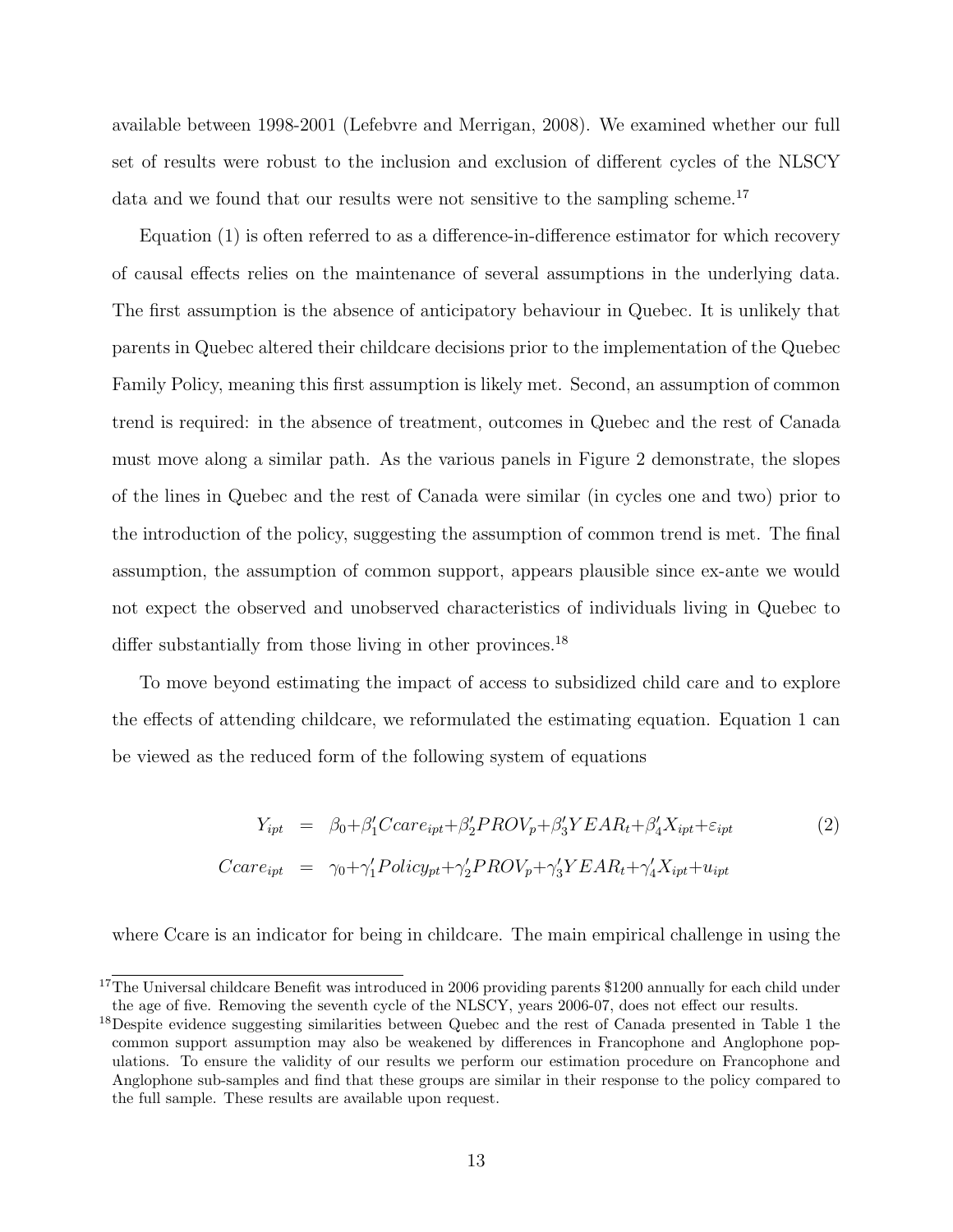

<span id="page-14-0"></span>Figure 1: Number of Reduced Fee Childcare seats available in Quebec over Time

— Note: The data for this figure was taken from Lefebvre and Merrigan (2008). Some subsidies were provided both to suppliers and families reducing the cost of childcare places prior to the implementation of the Quebec Family Policy in 1997. Access was first granted to children aged 4 in September of 1997. In the three subsequent Septembers children aged three, two, and zero to one became eligible for the program. Thus, the program was fully accessible by September 2000.





<span id="page-14-2"></span><span id="page-14-1"></span>— Note: These figures present the proportions of two-parent families in each category. Figures [2c](#page-14-2) and [2d](#page-14-1) are proportions of the whole population and do not condition on whether a child is in care. Survey responses for places of care also include in one's own home, nurseries, and after school programs, the last of these two categories are less than one percent of the population.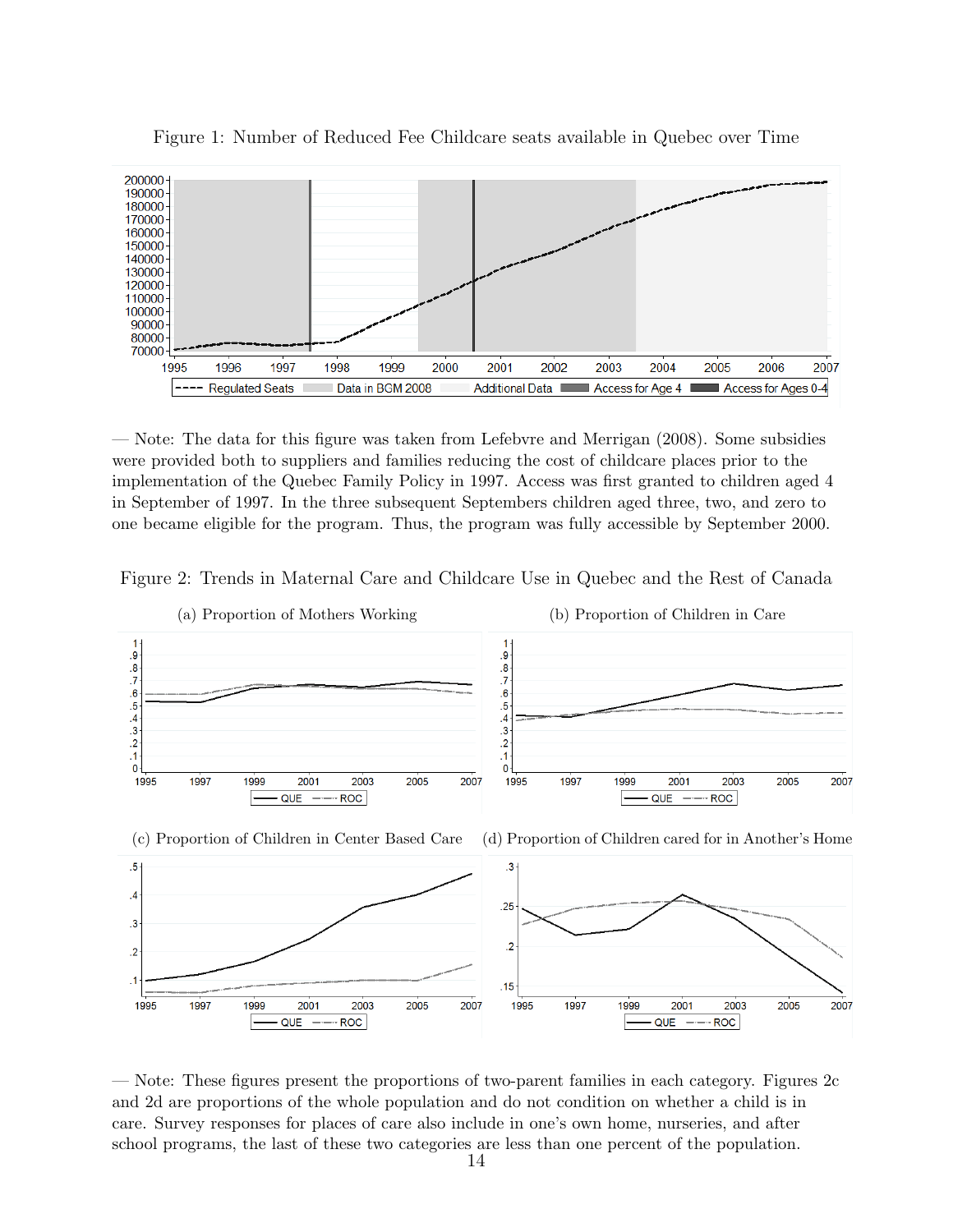ordinary least squares estimator to directly estimate the first equation in [\(2\)](#page-13-0) is dealing with the endogeneity of Ccare. Placing a child in care reflects a behavioural decision made by parents and may be correlated with unobservable characteristics. To overcome the endogeneity and recover unbiased parameter estimates of  $\beta_1'$  $y'_1$ , we consider two alternative strategies that rely on different assumptions regarding the parents' choice to use subsidized day-care.

First, we treat the Quebec Family Policy as a natural experiment with non-compliance and use the instrumental variables estimator allowing us to recover consistent estimates of the local average treatment effect (LATE). Identification of causal effects using an instrumental variables estimator is proven in Imbens and Angrist (1994) and relies on specific conditions on how access to the policy  $(Policy_{pt})$  affects childcare use  $(Ccare_{ipt})$  and how access to the policy  $(Policy_{pt})$  is unrelated to unobserved components of the outcome equation  $(\varepsilon_{ipt})$ . In the current study, all of these conditions appear plausible and with treatment effect heterogeneity the instrumental variables estimates of  $\beta_1$  $i_1$  can be interpreted as the average effect of childcare for those children who only attended child-care due to the Quebec family policy.[19](#page--1-0)

The second empirical strategy relies on an assumption that the analyst has access to all of the variables that determine the childcare attendance decision. While the selection on observables assumption that underlies this second strategy is quite strong,  $20$  this method arguably gets at the policy parameter of interest: the average effect of attending childcare, often referred to as the average treatment effect (ATE) in the causal inference literature. This parameter has the limitation of not making a distinction between universal childcare in Quebec and the childcare offered in the rest of Canada, and in effect treats all childcare

 $19\overline{\text{An additional estimator}}$  that we considered was using control function methods to preserve the non-linearity of many of the outcomes variables. This involves determining the projection of the endogenous explanatory variable onto the exogenous variables and to control for endogeneity and we then add the predicted error term from this equation into the structural outcome equation. While this is asymptotically inefficient relative to MLE, it is computationally convenient. Since the control function is estimated and not the true first-stage errors, bootstrap procedures were used to account for this additional uncertainty. For space considerations, we do not report the results from the control function strategies but note that they did not differ substantially in sign, statistical significance or magnitude from the linear instrumental variables estimates.

 $^{20}$ In the next section, we examine the sensitivity of our estimated treatment effects to the degree in which there is selection on unobservables.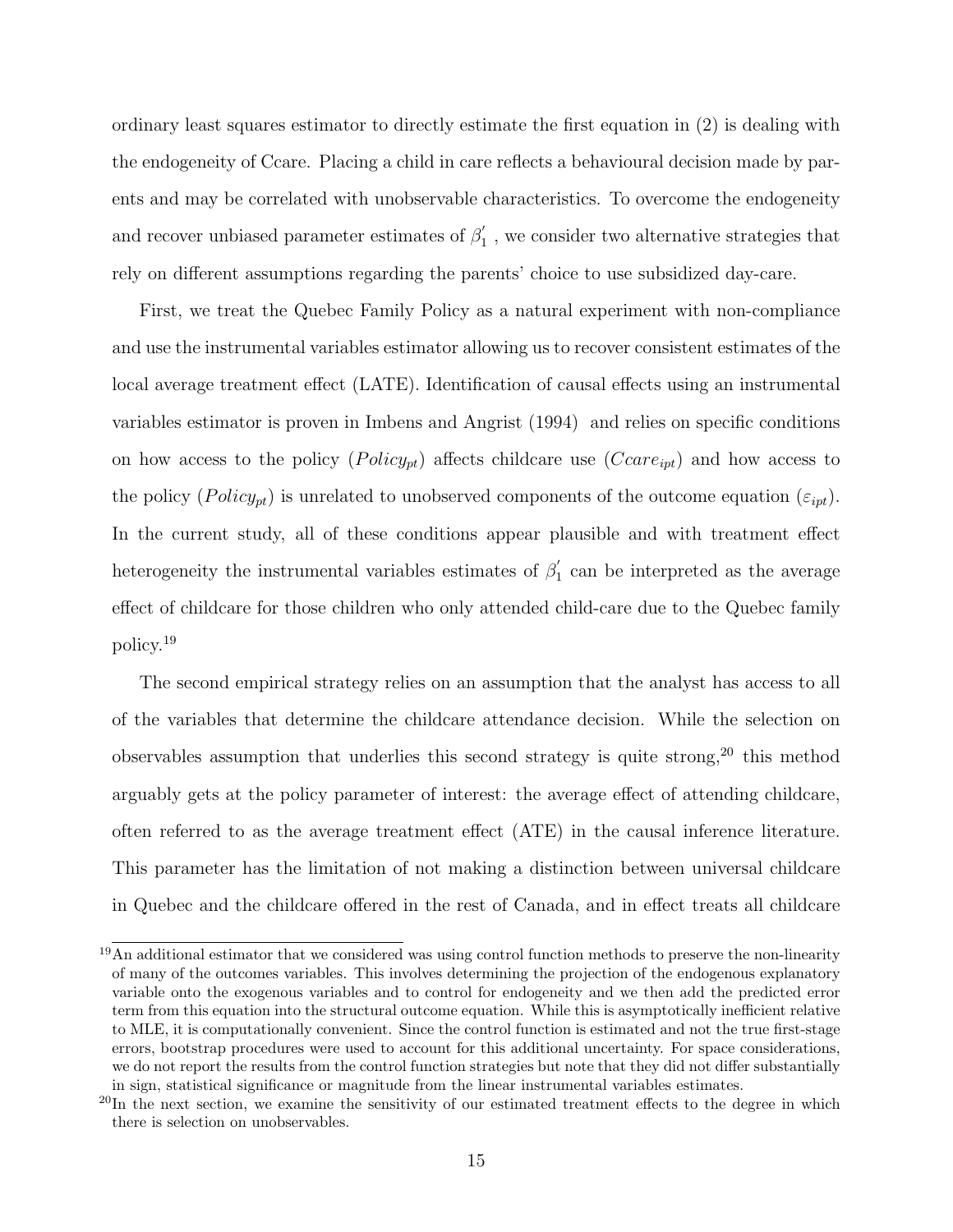as a homogeneous good across the sample in both time and space. Specifically we follow the procedure introduced in Hirano et al. (2003), that first estimates the second equation in [\(2\)](#page-13-0) using the non-parametric series logit estimator.<sup>[21](#page--1-0)</sup> Using the estimated coefficients, the predicted probabilities of receiving child-care  $(\hat{p}(X_i))$  are calculated for each individual. Estimates of the average effect of attending childcare are obtained by weighted least squares estimation of the outcome equation in  $(2)$  where the estimated weight  $(W_i)$  for each individual is calculated as  $W_i = \sqrt{\frac{Ccare_{ipt}}{\hat{p}(X_i)} + \frac{1-Ccare_{ipt}}{1-\hat{p}(X_i)}}$  $\frac{-C \text{care}_{ipt}}{1-\hat{p}(X_i)}$ . The weights play an important role in the regression specification as they ensure that the covariates are balanced between those that attend and do not attend childcare.<sup>[22](#page--1-0)</sup>

Prior research attempting to estimate causal impacts of Quebec family Policy has treated outcomes within and across domains for the same child as independent from one another; however, the assumption of independence across dependent variables (e.g. test scores and health metrics) may not be met, since the outcomes in multiple domains (e.g. Hyperactivity and inattention index and physical aggression index) are likely highly correlated. Making adjustments for the use of multiple outcomes has a long history in psychology (Benjamini and Yekutieli, 2001) and biostatistics (Hochberg, 1988). These techniques have also been adopted in some economic studies that examine multiple child outcomes (Kling et al., 2005; Anderson 2008; and Ding and Lehrer, 2011). Accounting for the possibility that multiple outcomes of interest correlate with one another avoids the possibility of over rejecting the null hypothesis when using univariate statistical methods. To this end we need to adjust the p-values for the multiple outcomes to reduce the likelihood of making type I errors. For each estimator and causal parameter estimated, we also report q-values that make corrections for the false discovery rate using the two-step procedure proposed by Simes (1986). Intuitively, q-

<sup>&</sup>lt;sup>21</sup>The series logit estimation incorporates all of the covariates used in BGM as well as their interactions. Note that the results presented in the next section are robust to using both parametric probit and logit estimators that do not include the set of covariate interactions. As result of the inverse weighting on the propensity score, predictions that near zero and one may substantially effect results. Although not the case here differences in handling propensities at the extremes between the logit and probit models can lead to sensitivity in the estimates.

<sup>&</sup>lt;sup>22</sup>This estimator has the desirable property of being doubly robust and will achieve consistent estimates as long as either the regression model or the propensity score (and thus the weights) are specified correctly.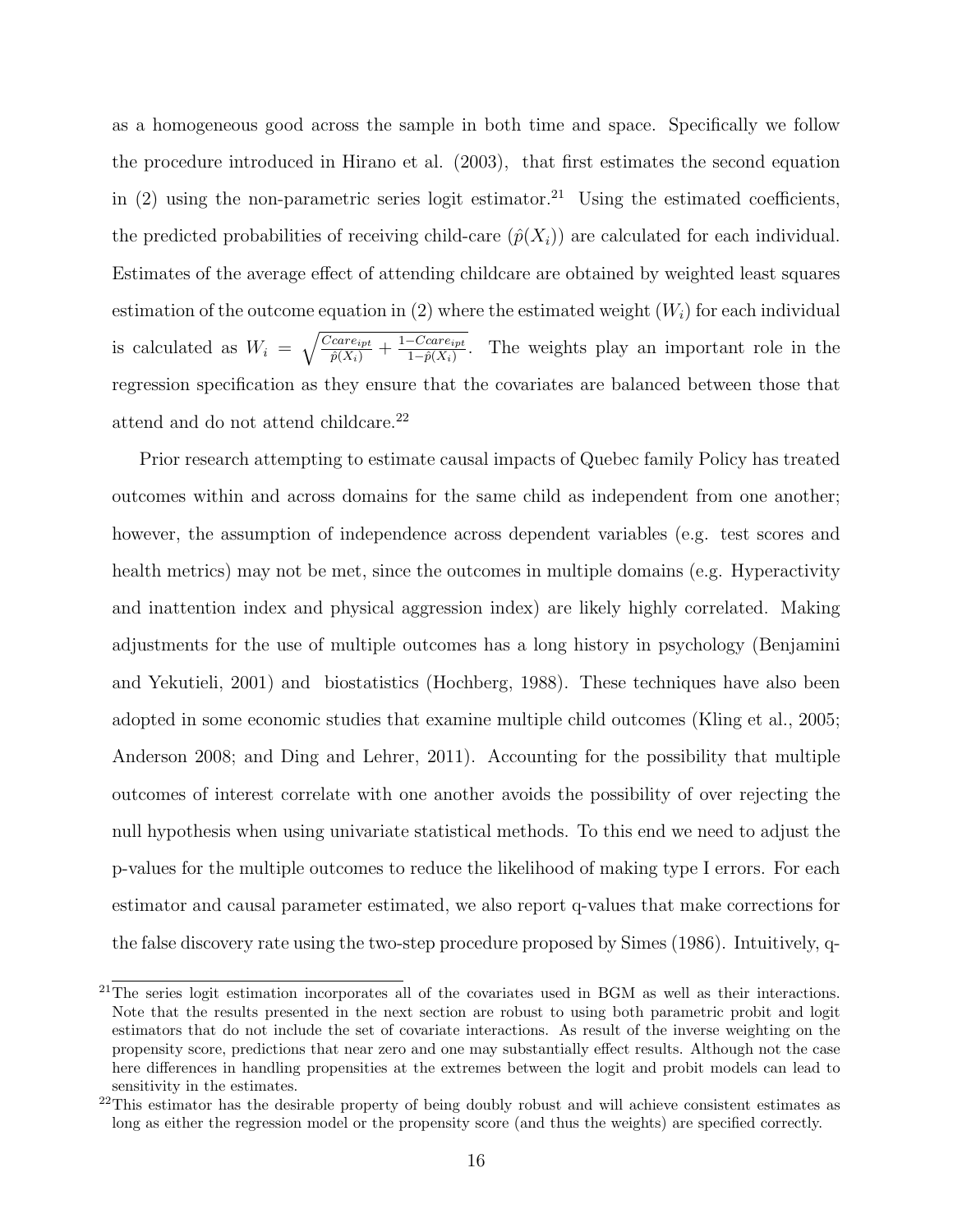values can be thought of as adjustments to the p-values that maintain the overall probability of making a Type I error at a fixed  $\alpha$  (i.e. 5 percent) across the full set of outcomes.<sup>[23](#page--1-0)</sup>

### <span id="page-17-0"></span>4 Results

# 4.1 Are the negative effects of access to universal childcare transitory or permanent?

Proponents of universal childcare often claim that the negative effects reported in BGM are transitory, and occurred as a result of the transition process that child care centres underwent in response to newly implemented policy. The rationale used in these arguments is that cycles four and five were periods during which the program was rapidly expanding to meet additional demand.<sup>[24](#page--1-0)</sup> It may be the case that the quality of care has since improved, potentially mitigating the initial negative effects.[25](#page--1-0) In addition, Figure [2](#page-14-1) documents that the source of childcare provision in Quebec has shifted towards center-based care, which prior research (e.g. NICHD-ECCRN, 2004) associates with better academic and language skills relative to other types of care arrangements. The initial surge in demand for childcare in Quebec led to substantial growth in the provision of childcare facilities. Growth in home-based care operations outpaced growth in what is often termed as institutional based

<sup>&</sup>lt;sup>23</sup>We also (results are available from the authors upon request) made corrections for the familywise error rate, which is more conservative than the FDR but has a greater likelihood of obtaining Type II errors.

<sup>&</sup>lt;sup>24</sup>The implementation of childcare for all ages in Quebec was completed in 2000, however the number of available places in subsidized day-care did not come close to satisfying demand. Lefebvre et al. (2008) report that from 2000 to 2007 the province increased its available spaces in the program from approximately 110,000 to 200,000, as seen in Figure [1.](#page-14-0)

<sup>&</sup>lt;sup>25</sup>The Quebec government legislated in 2000 that two thirds of the staff at centre de petite enfants must be trained in early childhood education (previous requirements were at one third), while at the same time wages for caregivers were scheduled to rise 35 percent to 40 percent over a four year period. The concern for quality increases culminated in legislation in August 2006, prior to the last available cycle of the NLSCY, which required two thirds of staff to have college diplomas or university degrees in early childhood education.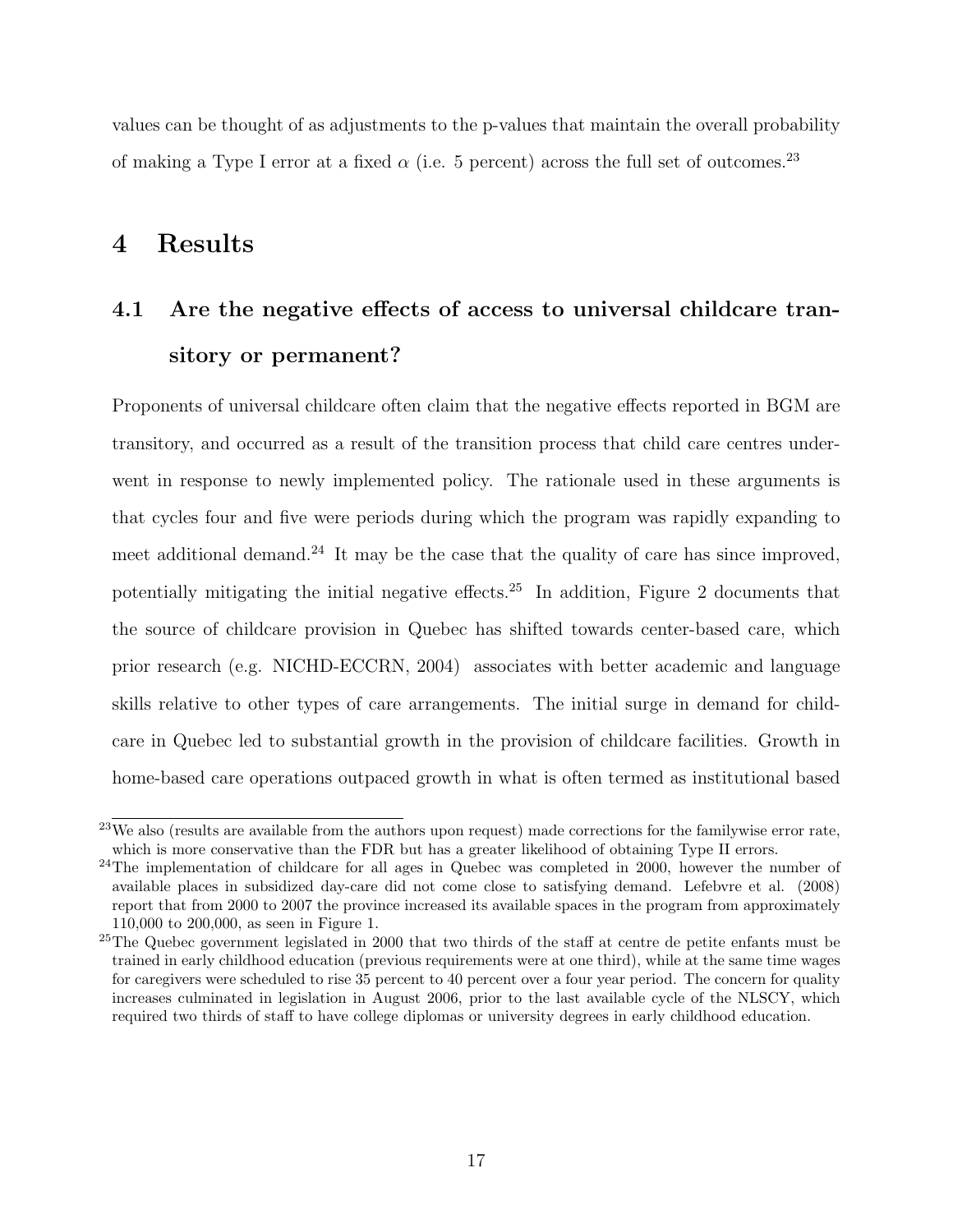facilities, due to lower start up and organizational costs.<sup>[26](#page--1-0)</sup>

Despite these shifts in provider location we do not find any evidence to support optimism for the improved effects of childcare access in the years following program introduction. The findings from which we drew these conclusions are presented in Table [3.](#page-20-0) In the first column of this table we reproduce estimates of the intent-to-treat estimates from equation [\(1\)](#page-12-1) that were reported in BGM.<sup>[27](#page--1-0)</sup> The second column, titled later time periods, includes results from analyses of more recent cycles of NLSCY data. The sign and statistical significance of the estimates of the effects of gaining access to universal childcare does not differ between columns for any of the child or parental outcomes. Further, the magnitude of these effects is larger for all outcomes with the exception of "Child in Excellent Health" for data from later versus earlier time periods. On average, the magnitude of the coefficient increased by approximately 43 percent relative to the estimates presented in BGM. Therefore, in contrast to described critiques, which centered around proposed mitigating effects of BGM's study, the findings from our study suggest that negative effects are not transitory and are maintained

 $^{26}$ The bottom right panel of Figure [2](#page-14-1) shows that in the period immediately after the policy was introduced (1998-2001) that there was a small increase in usage of home-based care. However, since 2001 there has been a significant decline in home-based care and corresponding growth in center based care. This suggests that the excess demand for childcare created by the policy was initially met through the use of home-based care and has since shifted to center-based care.

 $27$ The estimates we present differ from those presented in BGM in three ways. By first replicating the standard errors in BGM exactly, we present p-values to facilitate comparison with their q-value counterparts. Second, the estimate we present corresponding to the hyperactivity and inattention index is not consistent to BGM due to a change in how the data was collected. Specifically this index was calculated in BGM as a sum of responses to questions related to frequency of various behaviours. These questions were adjusted in cycle 4 of the NLSCY by the removal of two questions making up part of the index and one new question was added. In our work, this difference was overcome by the merging of the existing indices to produce one in which all questions are common. Finally, we do not present results for all results examined in BGM. We leave out several parental measures: consistency, hostile/ineffective parenting, aversive parenting, and satisfaction. In addition due to space constraints, we do not present results on diagnosis of asthma or having received an injury. The findings in BGM are robust to the addition of cycle six and seven data and are available upon request.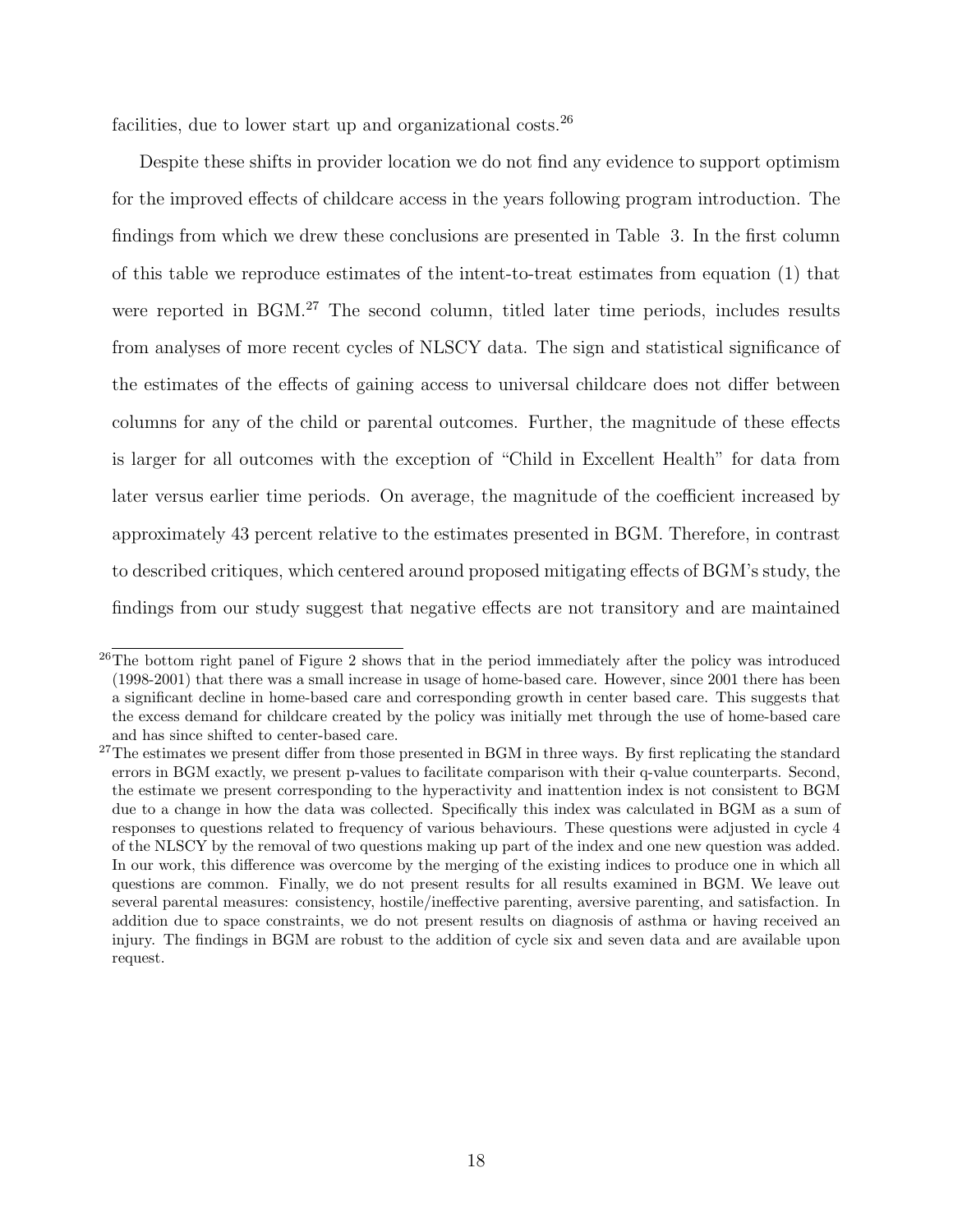for at least ten years after program implementation.<sup>[28](#page--1-0)</sup> Finally, while not the focus of the present paper, it is worth reporting that even after conditioning on the full set of controls, the estimates of the effect of access to childcare on maternal labour supply and childcare usage variables show higher levels of uptake in both categories when the additional cycles of data are utilized in the analyses.

In the last column of Table [3](#page-20-0) we report q-values that correct the statistical inference procedure for multiple outcomes. Of the nine statistically significant intent to treat parameters tested in isolation, we find that all are indeed robust to multiple testing correction. This indicates that the negative and statistically significant results were not Type I errors. Taken together, the results presented in Table [3](#page-20-0) increase our confidence that the introduction of universal childcare led to statistically significant reductions in a variety of child, parental and family measures. BGM results are indeed robust to the use of multiple testing and data from later time periods.

#### 4.2 Are the negative effects from attending childcare?

Whether or not the negative effects found in both the current study and BGM's study can be attributed to childcare attendance remains a salient question. The BGM analyses do not directly consider childcare attendance, thereby leaving this question unanswered. To address this question we consider two identification strategies used to estimate equation [\(2\)](#page-13-0).

Table [4](#page-21-0) presents IV estimates of childcare that can be interpreted as a local average treatment effect, providing an estimate of the effect of child care on children in families which altered their usage as a result of the implementation of the policy. While the sign

<sup>&</sup>lt;sup>28</sup>This, however, does not clarify whether negative impacts are reduced, at least to some degree, for children "in care" as the estimated report reflects the intent-to-treat effect and not actual attending childcare in some form. It is advisable to adjust intent-to-treat effects by dividing the policy coefficient by the probability of being treated. After accounting for the probability of receiving the given treatment, as calculated by the uptake in maternal labour supply and/or childcare, we find the majority of the treatment effects worsen in terms of magnitude. Of the child cognitive and behavioural outcomes only the MSD score is reduced remaining a negative effect of half of standard deviation at best. (Results available upon request). BGM hold discussion on the appropriate probability of being treated suggesting either the increase in childcare use or the increase in maternal labour supply induced by the policy. The estimates of these effects using the new NLSCY data are 0.19 and 0.11 respectively. The results above reflect the use of either of these probabilities.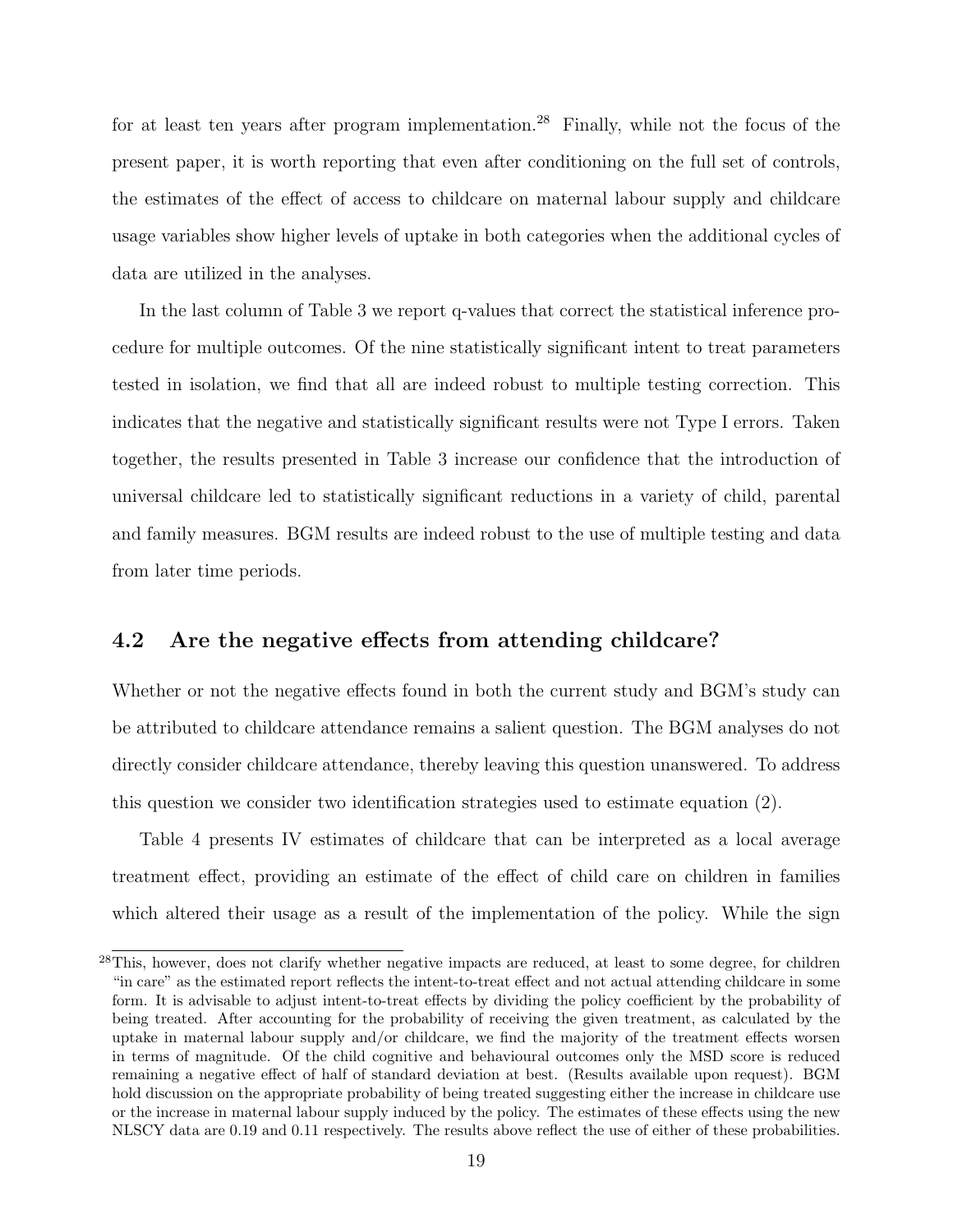|                                     | <b>BGM</b><br>Later Time Periods |                           |               |
|-------------------------------------|----------------------------------|---------------------------|---------------|
|                                     | $(P-Value)$                      | (P-Value)                 | $[Q-Value]$   |
| NLSCY Data Used                     | 1994-1997                        | 1994-1997                 |               |
|                                     | 1999-2003                        | 2002-2007                 |               |
|                                     |                                  | Uptake Variables          |               |
| Child in Care                       | 0.146                            | 0.196                     |               |
|                                     | $(0.000)$ ***                    | $(0.000)$ ***             | $[0.000]$ *** |
| Mother Works                        | 0.077                            | 0.110                     |               |
|                                     | $(0.000)$ ***                    | $(0.000)$ ***             | $[0.000]$ *** |
|                                     |                                  | Child Outcomes            |               |
| <b>MSD</b> Score                    | $-1.645$                         | $-1.688$                  |               |
|                                     | $(0.000)$ ***                    | $(0.000)$ ***             | $[0.000]$ *** |
| <b>PPVT</b> Standardized Score      | 0.361                            | $-0.435$                  |               |
|                                     | (0.631)                          | (0.570)                   | [0.570]       |
| Hyperactivity and Inattention Score | 0.211                            | 0.330                     |               |
|                                     | (0.118)                          | $(0.000)$ ***             | $[0.000]$ *** |
| <b>Emotional Anxiety Score</b>      | 0.120                            | 0.205                     |               |
|                                     | $(0.032)$ **                     | $(0.000)$ ***             | $[0.001]$ *** |
| Physical Aggression Score           | 0.380                            | 0.601                     |               |
|                                     | $(0.000)$ ***                    | $(0.000)$ ***             | $[0.000]$ *** |
| Separation Anxiety Score            | 0.098                            | 0.164                     |               |
|                                     | (0.249)                          | $(0.059)*$                | $[0.066]$ *   |
| Child in Excellent Health           | $-0.055$                         | $-0.049$                  |               |
|                                     | $(0.000)$ ***                    | $(0.009)$ ***             | $[0.012]$ **  |
| Never had a Nose/Throat Infection   | $-0.140$                         | $-0.146$                  |               |
| Never had an Ear Infection          | $(0.000)$ ***                    | $(0.000)$ ***             | $[0.000]$ *** |
|                                     | $-0.057$                         | $-0.068$<br>$(0.000)$ *** | $[0.000]$ *** |
|                                     | $(0.004)$ ***                    |                           |               |
|                                     | Parent and Family Outcomes       |                           |               |
| Mother in Excellent Health          | $-0.011$                         | $-0.015$                  |               |
|                                     | (0.317)                          | (0.173)                   | [0.288]       |
| Father in Excellent Health          | $-0.029$                         | $-0.002$                  |               |
|                                     | $(0.015)$ **                     | (0.912)                   | [0.912]       |
| Family Dysfunction Index            | 0.254                            | 0.133                     |               |
|                                     | (0.142)                          | (0.426)                   | [0.533]       |
| Mother's Depression Score           | 0.420                            | 0.659                     |               |
|                                     | $(0.000)$ ***                    | $(0.000)$ ***             | $[0.000]$ *** |

<span id="page-20-0"></span>Table 3: Estimates of the Causal Effect of Access to Universal Childcare

— Note: For the outcome variable in each row columns 1 (BGM sample) and 2 (later periods sample) present the estimates of the policy coefficient  $\delta$  as specified in Equation [\(1\)](#page-12-1). Each specification includes the covariates listed in Table [1](#page-10-0) as well as province and cycle indicators. Standard errors are corrected at the province-year level then used to calculate p-values (presented in parentheses) testing the statistical significance of the corresponding estimate. The final column presents q-values which also tests the estimate  $ig($ the row above for statistical significance.  $^{***},$   $^{**}$  and  $^{*}$  indicate significance at the 1%, 5% and 10% level respectively.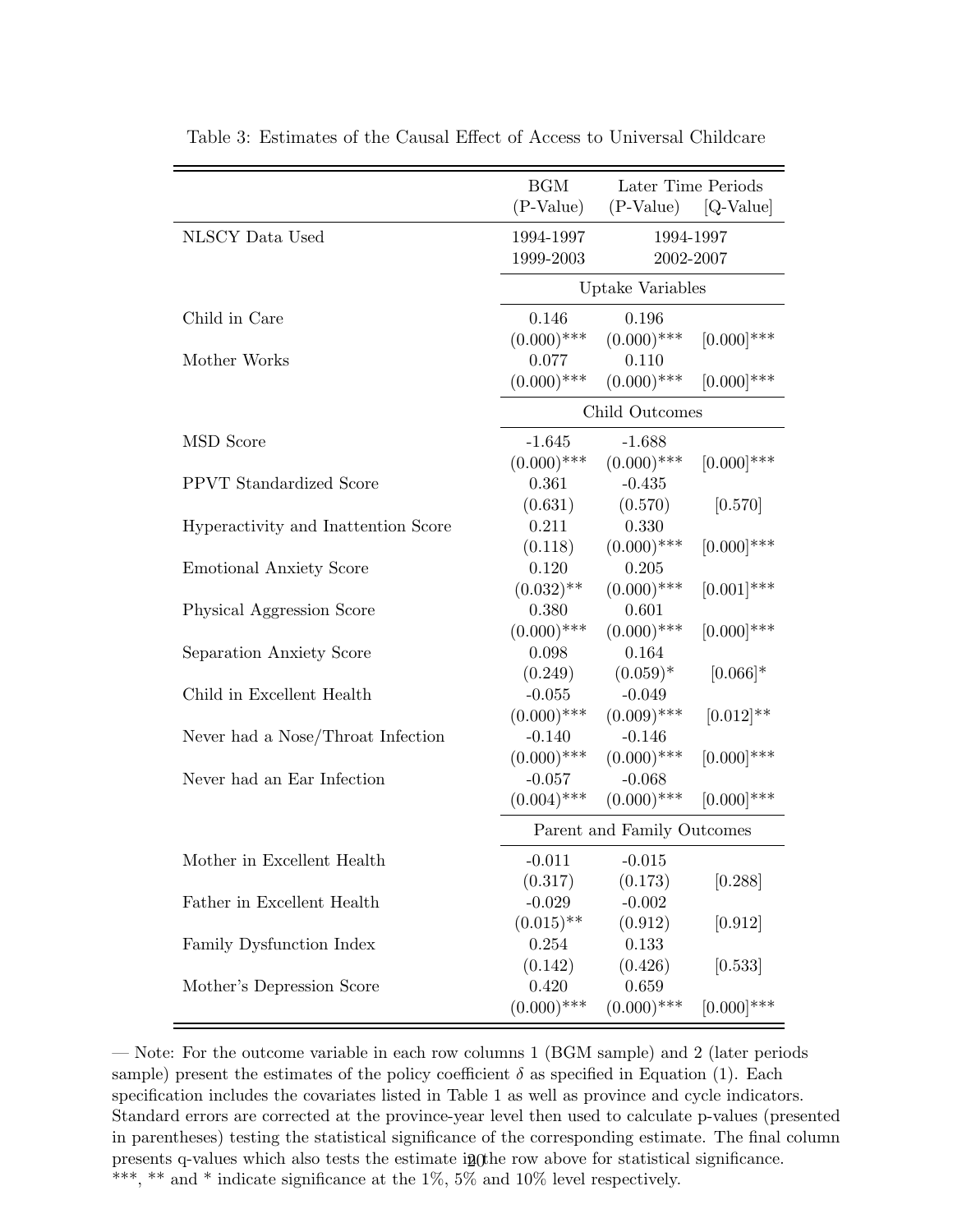<span id="page-21-0"></span>

|                                     | IV Estimate                |                | <b>IPW</b> Estimate |                |
|-------------------------------------|----------------------------|----------------|---------------------|----------------|
|                                     | $(P-Value)$                | [Q-Value]      | $(P-Value)$         | [Q-Value]      |
|                                     | Child Outcomes             |                |                     |                |
| <b>MSD</b> Score                    | $-7.898$                   |                | 1.395               |                |
|                                     | $(0.000)$ ***              | $[0.000]$ ***  | $(0.000)$ ***       | $[0.000]$ ***  |
| <b>PPVT</b> Standardized Score      | $-3.133$                   |                | $-0.253$            |                |
|                                     | (0.531)                    | [0.531]        | (0.536)             | [0.603]        |
| Hyperactivity and Inattention Score | 1.403                      |                | 0.062               |                |
|                                     | $(0.001)$ ***              | $[0.001]$ ***  | (0.187)             | [0.281]        |
| <b>Emotional Anxiety Score</b>      | 0.821                      |                | $-0.011$            |                |
|                                     | $(0.002)$ ***              | $[0.003]$ ***  | (0.704)             | [0.704]        |
| Physical Aggression Score           | 2.475                      |                | 0.083               |                |
|                                     | $(0.000)$ ***              | $[0.000]$ ***  | (0.138)             | [0.248]        |
| Separation Anxiety Score            | 0.662                      |                | $-0.033$            |                |
|                                     | $(0.066)^*$                | $[0.075]$ *    | (0.397)             | [0.510]        |
| Child in Excellent Health           | $-0.233$                   |                | $-0.043$            |                |
|                                     | $(0.037)$ **               | $[0.047]^{**}$ | $(0.000)$ ***       | $[0.000]$ ***  |
| Never had a Nose/Throat Infection   | $-0.731$                   |                | $-0.081$            |                |
|                                     | $(0.000)$ ***              | $[0.000]$ ***  | $(0.000)$ ***       | $[0.000]$ ***  |
| Never had an Ear Infection          | $-0.322$                   |                | $-0.113$            |                |
|                                     | $(0.000)$ ***              | $[0.000]$ ***  | $(0.000)$ ***       | $[0.000]$ ***  |
|                                     | Parent and Family Outcomes |                |                     |                |
| Mother in Excellent Health          | $-0.064$                   |                | 0.004               |                |
|                                     | (0.262)                    | [0.437]        | (0.505)             | [0.505]        |
| Father in Excellent Health          | $-0.005$                   |                | $-0.013$            |                |
|                                     | (0.957)                    | [0.957]        | $(0.030)$ **        | $[0.037]^{**}$ |
| Family Dysfunction Index            | 0.700                      |                | 0.193               |                |
|                                     | (0.440)                    | [0.550]        | $(0.002)$ ***       | $[0.010]$ ***  |
| Mother's Depression Score           | 3.278                      |                | $-0.143$            |                |
|                                     | $(0.000)$ ***              | $[0.000]$ ***  | $(0.012)$ **        | $[0.030]$ **   |

Table 4: Estimates of the Causal Effect of Attending Childcare

— Note: For the outcome variable in each row we present estimates of treatment effect of childcare, the coefficient on Ccare in Equation [\(2\)](#page-13-0) from the instrumental variable (column 1) and inverse propensity weighting methods (column 3). Each specification includes the covariates listed in Table [1](#page-10-0) as well as province and cycle indicators. Standard errors are corrected at the province-year level then used to calculate p-values (presented in parentheses) testing the statistical significance of the corresponding estimate. Columns 2 and 4 present q-values [also in parenthesis] based on the p-values presented in columns 1 and 3 which also test for the statistical significance of the estimate in the row above.\*\*\*, \*\* and \* indicate significance at the 1%, 5% and 10% level respectively.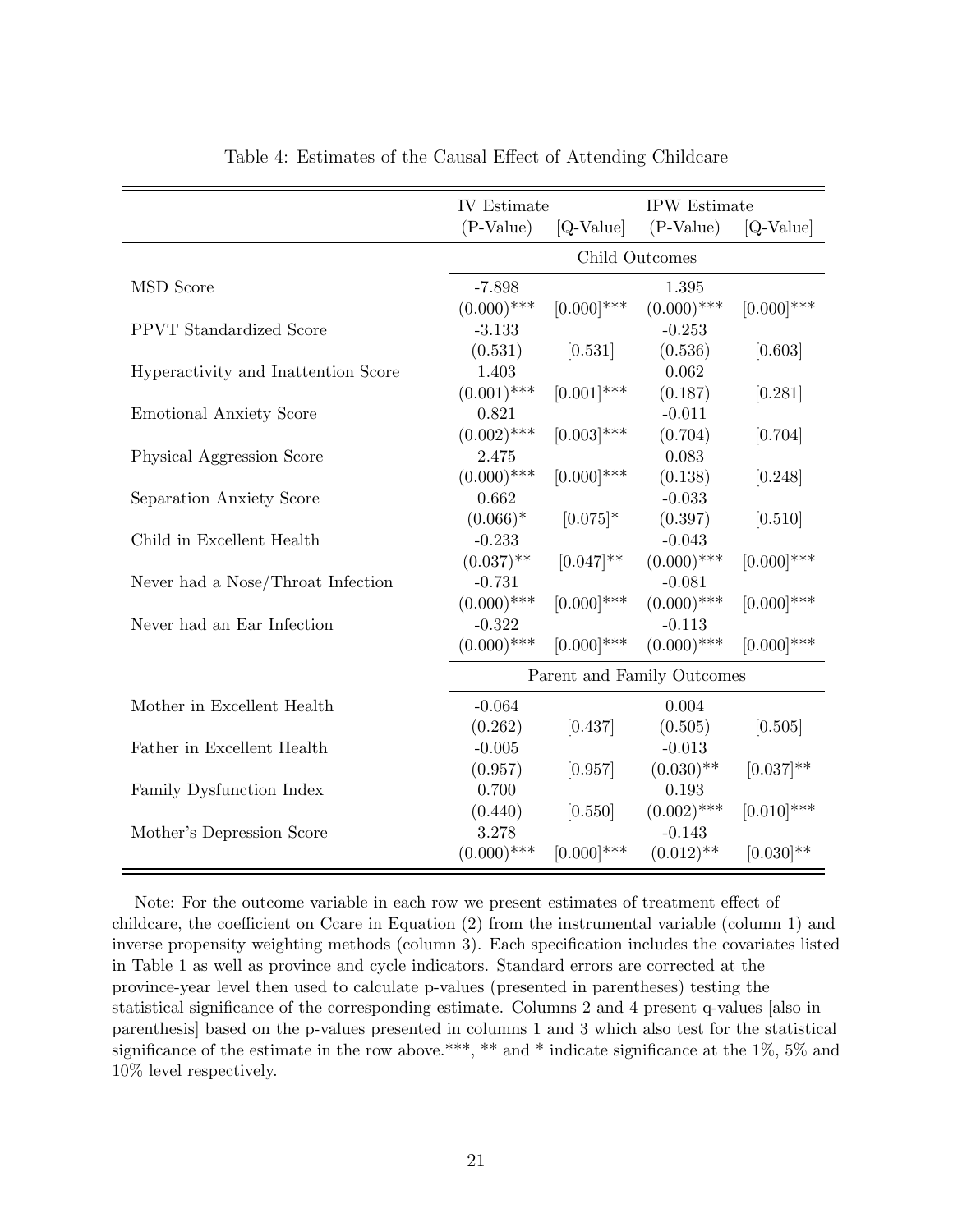and statistical significance of these estimates mirror the intention-to-treatment parameters, the magnitude is substantially larger. These results confirm the pattern suggested in BGM. Most striking is the causal relationship between childcare use and maternal depression scores. These results suggest that mothers, whose decision to utilize childcare is tied to access to the policy, experience a type of mental stress that the average mother does not. There are many potential avenues which may cause this difference including the possibility that these are families in which i) there is a higher attachment to the role as mother, ii) mothers have less ability to handle stress in the workplace, or iii) mothers are less resilient in terms of coping with work/life balance and demands. While future research is required to understand the mechanisms at play in these results, this set of the results suggests that the hypothesized pathway of negative effects of attending childcare is driven by those most affected by the policy itself.

In column 3 of Table [4](#page-21-0) estimates that assume selection to childcare on observed factors and use the inverse propensity score reweighting procedure described in the preceding section to recover the average causal effect of attending childcare are presented. This empirical strategy reweights the populations of users and non-users of childcare as if to restore randomization of other underlying factors, such as maternal labour, between these groups. If randomization is successfully restored then isolation of the average casual impact is easily identified by comparing outcomes between the two respective groups.

The causal estimates using the inverse propensity weighting method differ substantially from the intent-to-treat effects presented in Table [3.](#page-20-0) Estimates of the effects of attending childcare on both child cognitive and behavioural measures are statistically insignificant, with the exception of the positive effect upon MSD scores. The only child outcomes for which the IPW estimates are similar to the ITT effects are for health, indicating that going to childcare leads to a higher likelihood of not being considered in excellent health and having an ear, nose or throat infection. While there were a number of changes in estimated effects upon child outcomes, there were no major differences in terms of home environment outcomes.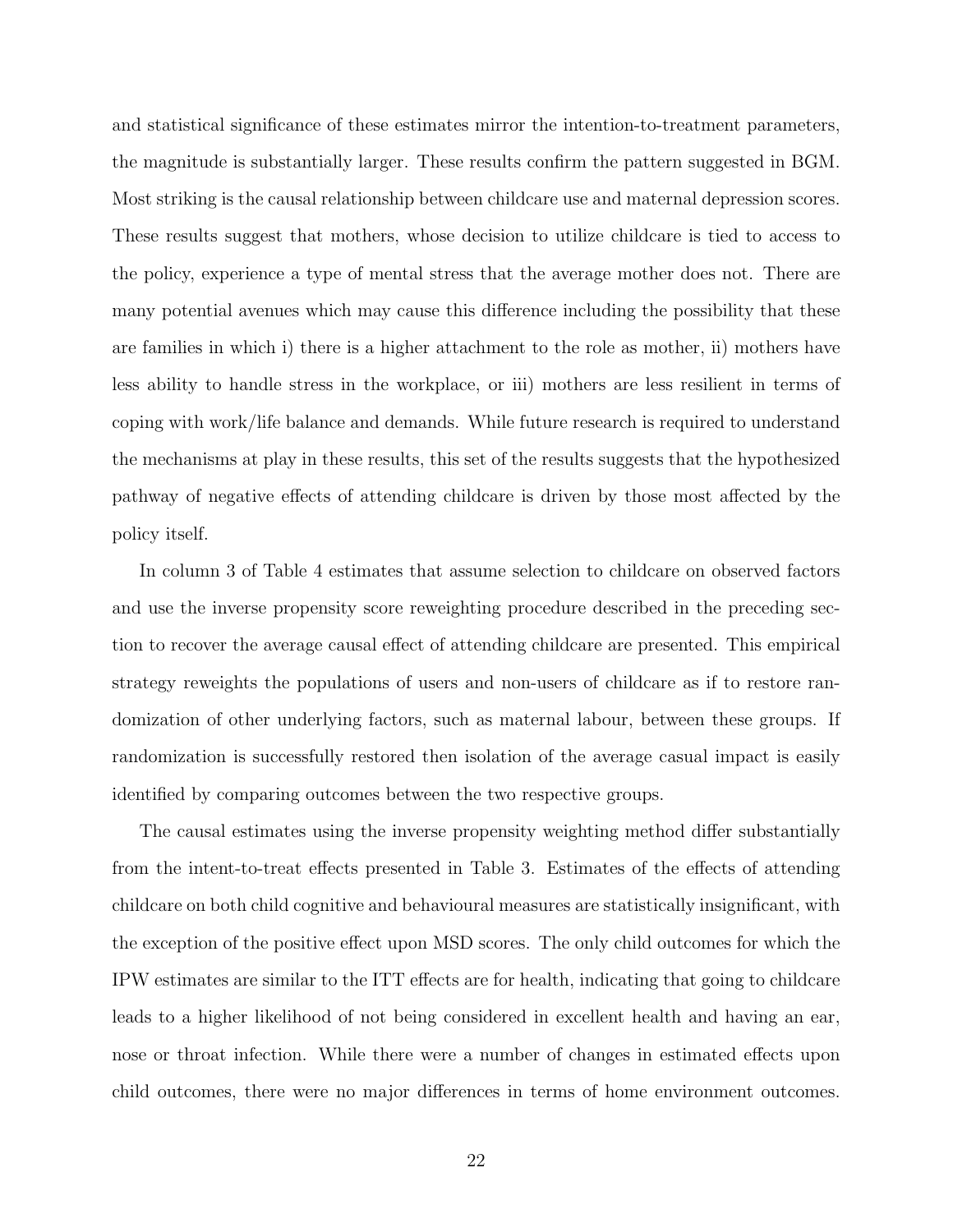Interestingly, on average, having a child in childcare led to a small but statistically significant decline in maternal depression, the sole parental and family level outcome for which the sign of the estimated effect significantly changed from Table [3](#page-20-0) to the IPW results in Table [4.](#page-21-0)[29](#page--1-0) Last, with only a few exception the sign and significance of the causal effects of childcare on child outcomes are similar across geographic region and time. This highlights a consistency in the average treatment effect of childcare across different environments and implies a general similarity and comparability of childcare in Quebec following the policy.

An examination of the estimates from the different empirical strategies used in the current study provides robust evidence of heterogeneous treatment effects. Children and parents from different families responded differently to both the Quebec family policy and the utilization of childcare. However, Kottelenberg (2009) did not find evidence of significant heterogeneity in the impacts of the policy across parental characteristics and household location. As such, it is challenging to identify which groups of children will benefit most from childcare policies. Yet, as evident from the contrast in the ATE and LATE estimators shown in this paper, children of parents who were on the margin of using childcare experience significantly worse outcomes relative to others who choose childcare. There are many potential scenarios that can explain who these families are.<sup>[30](#page--1-0)</sup> For example, when making childcare decisions, parents face trade-offs between leisure versus the welfare of their child.<sup>[31](#page--1-0)</sup> In equilibrium, the marginal rate of substitution between leisure and parental time investment into their children is equal to the price of leisure divided by the price of childcare. Some parents will change the manner in which their children receive care when the costs of childcare are lowered.

<sup>&</sup>lt;sup>29</sup>In results available from the authors upon request, we repeated this exercise on samples based on geographic region and the waves of NLSCY data collection. There are no differences in the average effect of childcare on child behavioural outcomes in magnitude and statistical significance across geographic region and time. Further, since the sign of the effects of childcare on most child outcomes does not vary across geographic regions and time periods, this highlights a consistency in the average treatment effect of childcare across different environments and implies a general similarity and comparability of childcare in Quebec following the policy.

<sup>&</sup>lt;sup>30</sup>There does not exist reliable statistical methods to determine who in the estimation sample changes their childcare decision due to the policy. This is a standard issue with instrumental variables estimation in that it recovers a treatment effect for a sub-population of "compliers" that cannot be identified.

<sup>&</sup>lt;sup>31</sup>Assume that both parental investments and childcare are inputs into a human capital production function for the child and that these inputs have different returns.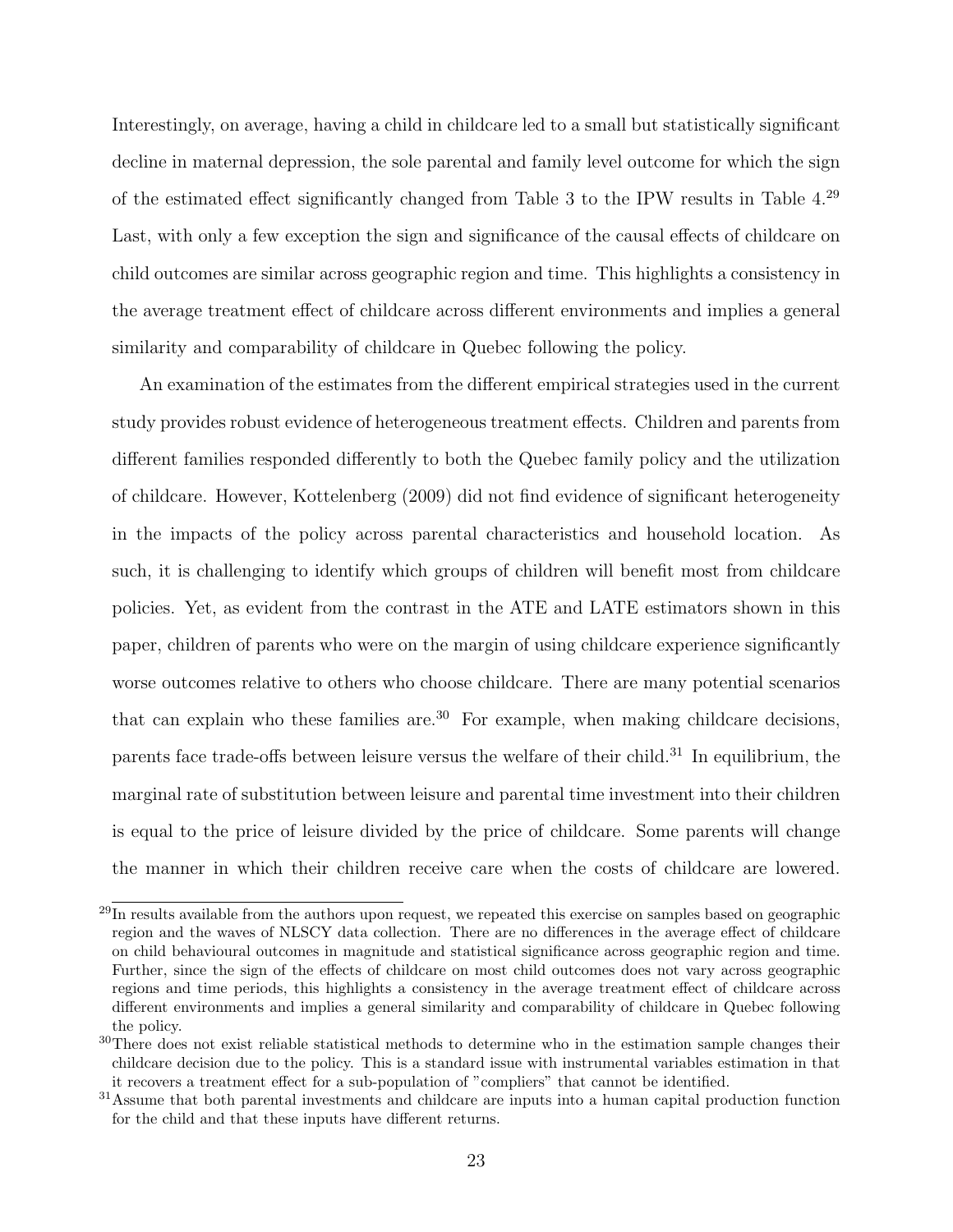There are multiple mechanisms by which the policy may influence childcare decisions and our parameter estimates the average effect from all of these mechanisms.

To shed light on the underlying mechanisms would require strong assumptions about the data generation process. However, these results do expand our knowledge about the consequences of the introduction of universal childcare in Quebec. Our analysis showing varied effects of publicly funded childcare complicates decisions on childcare policy. On the other hand, children from families who are most influenced by the Quebec Family Policy appear to have poorer performance on a number of outcome measures post policy. These results have implications for governmental policy; they suggest that governments should modify the design of policies that expand childcare so that even those on the margins of childcare use may experience gains. Further, additional research should be conducted to expand on the results obtained in the current study. An important limitation of this study is that the nature of NLSCY data is such that we had to treat childcare as a homogeneous good. Substantial research (e.g. Blau 1999, 2001) demonstrates that there are important underlying factors affecting individual outcomes within care that may also shed further light on why childcare works for some children and their families.

In our IV estimation, we used the introduction of the policy in Quebec to instrument for childcare attendance. To assess the suitability of our instrument we consider a simple OLS regression of the first stage regression and run an F test for the joint significance of the instrument. The results are presented in Table [5.](#page-26-0)[32](#page--1-0) Coefficients on the instrument and exogenous regressors in both columns are reasonable in sign and magnitude. Notice that only the education of the mother, not that of the father, is significantly associated with childcare attendance in Canada. Not surprising given the high costs, families with multiple siblings are much less likely to use day-care. Finally, it is important to note that the instrument is a statistically significant predictor of childcare attendance and the F-statistic on its significance is well-above current cut-offs (i.e. Staiger and Stock, 1997) for weak instruments.

 $32$ This equation is identical to the propensity score equation but omits the higher-order terms and interactions as well as uses the ordinary least squares estimator in place of the instrumental variables estimator.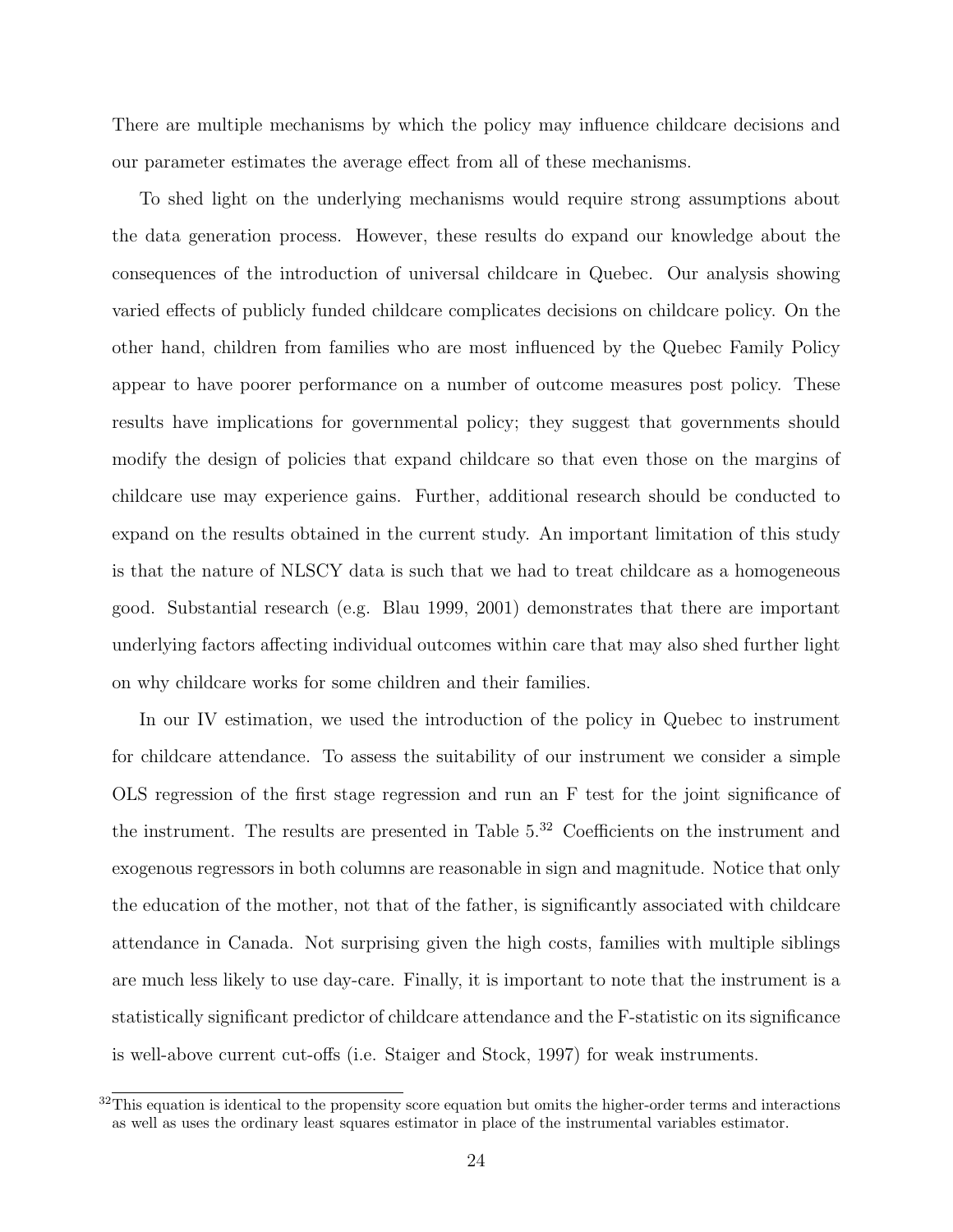Last, throughout our analyses in an effort to facilitate comparisons, we used the same covariates as BGM and did not initially include maternal labour supply as an explanatory variable in equation [\(2\)](#page-13-0). Yet, it is quite plausible that the exclusion restriction property of the instrument is violated if one does not control for maternal labour supply. The policy has direct impacts on childcare costs which may not only influence childcare attendance but also female labour force participation. These effects were reported in Table [3.](#page-20-0) As such, rather than making the heroic and implausible assumption that maternal labour supply can be treated as an exogenous explanatory variable,<sup>[33](#page--1-0)</sup> we split the sample on the basis of whether the mother holds a job and replicated all of the analyses contained in Table [4.](#page-21-0) These results for both subsamples are reported in Table [6](#page-27-0) are robust and in most cases do not differ in a statistically significant manner. However, the magnitude of the effect of the local average treatment effect of childcare on MSD and hyperactivity/inattention scores is larger in the sub-sample of mothers who are working. While not reported, the first stage properties of the instrument are strong in both subsamples indicating that the policy had a strong and statistically significant influence on childcare decisions for mothers who both decided to work and those who did not join the labour force. This set of results further reinforces the striking heterogeneity in the impacts of attending childcare and confidence in attributing the estimated effects to childcare itself.

# 4.3 Examining the sensitivity to the assumptions underlying the analyses

The assumption of selection on observables that underlies the inverse propensity weighting estimates presented in column 3 of Table [4](#page-21-0) is potentially quite strong and concerns as to whether the presented results are driven by spurious correlations between unobserved parent

<sup>&</sup>lt;sup>33</sup>While an argument could be made that this exogeneity is plausible in specifications where we are exploring the effect of childcare on child's own outcome it will clearly be of greater debate when the outcome is maternal depression. Since our existing strategy is just identified, then to treat both maternal labour supply and childcare attendance as endogenous would require another valid instrument.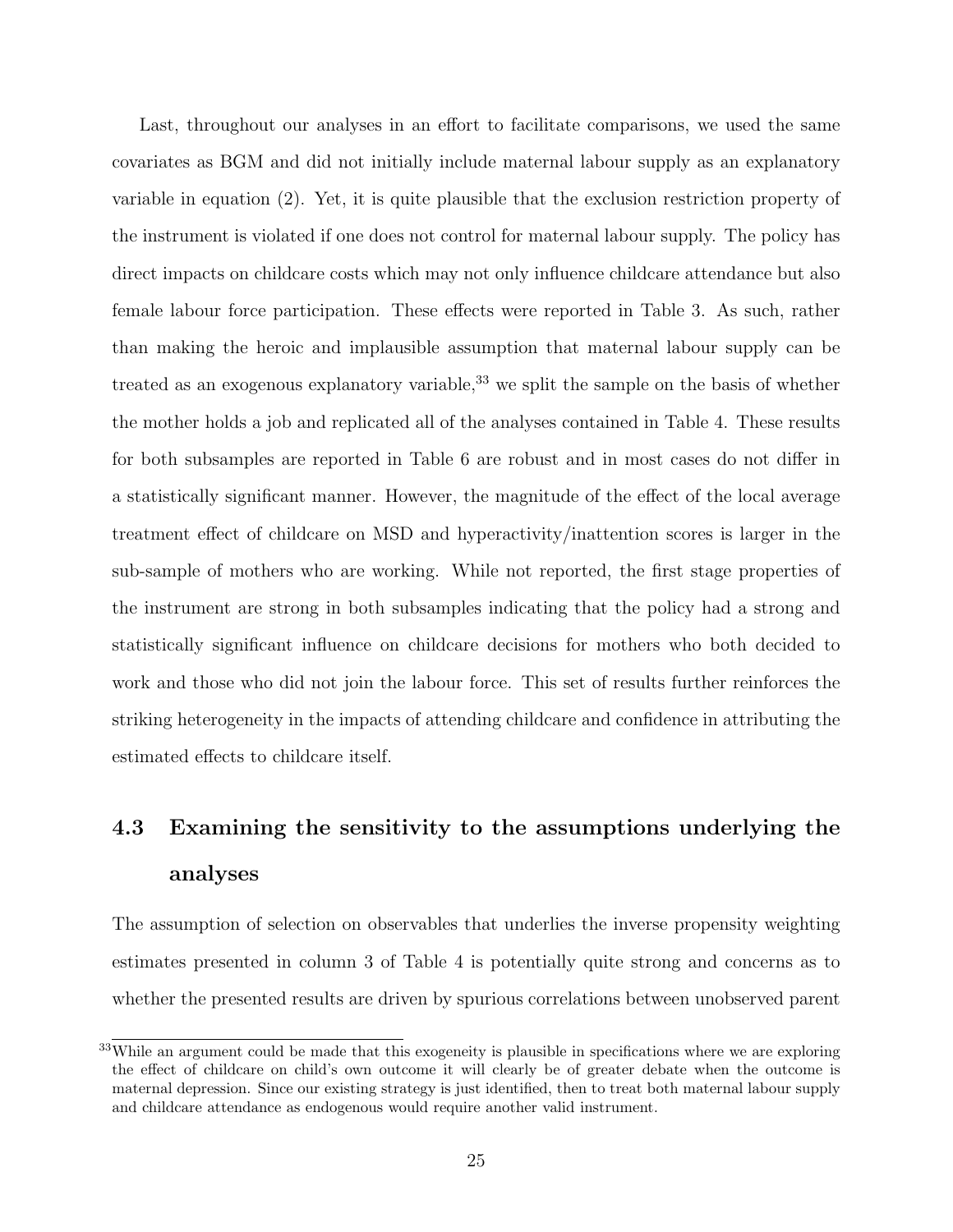| Covariate                                       | Coefficient               |
|-------------------------------------------------|---------------------------|
|                                                 | $(P-Value)$               |
| Policy                                          | 0.219                     |
|                                                 | $(0.000)$ ***             |
| Mother High School Graduate                     | 0.097                     |
|                                                 | $(0.000)$ ***             |
| Mother Some Post-Secondary                      | 0.202                     |
|                                                 | $(0.000)$ ***             |
| Mother University Degree                        | 0.278                     |
|                                                 | $(0.000)$ ***             |
| Father High School Graduate                     | 0.026                     |
|                                                 | $(0.083)^*$               |
| Father Some Post-Secondary                      | 0.021                     |
|                                                 | (0.134)                   |
| Father University Degree                        | $-0.015$                  |
|                                                 | (0.349)                   |
| Mother's Immigrant Status                       | $-0.052$                  |
|                                                 | $(0.000)$ ***             |
| Father's Immigrant Status                       | $-0.065$                  |
|                                                 | $(0.000)$ ***             |
| Population $< 30K$                              | 0.04                      |
|                                                 | $(0.000)$ ***             |
| Population 30-100K                              | 0.036                     |
|                                                 | $(0.005)$ ***             |
| Population 100-500K                             | 0.037                     |
|                                                 | $(0.000)$ ***             |
| Population $> 500K$                             | 0.019                     |
|                                                 | (0.113)                   |
| One Sibling Younger or of the Same Age          | $-0.184$                  |
|                                                 | $(0.000)$ ***<br>$-0.313$ |
| Two or More Siblings Younger or of the Same Age | $(0.000)$ ***             |
| One Sibling Older                               | $-0.073$                  |
|                                                 | $(0.000)$ ***             |
| Two or More Older Siblings                      | $-0.188$                  |
|                                                 | $(0.000)$ ***             |
| Child Gender Male                               | 0.005                     |
|                                                 | (0.532)                   |
|                                                 |                           |

<span id="page-26-0"></span>Table 5: First Stage Estimates of the Childcare Attendance Equation

— Note: For each covariate column 1 presents the associated coefficient estimate from the first stage of the IV regression as described in Eq. [\(2\)](#page-13-0). Standard errors are corrected at the province-year level then used to calculate p-values (presented in parentheses) testing the statistical significance of the corresponding estimate. Due to space restrictions we are unable to show all the covariates used including child's, mother's and father's age indicators, as well as cycle and province indicators. \*\*\*, \*\* and \* indicate significance at the 1%, 5% and 10% level respectively.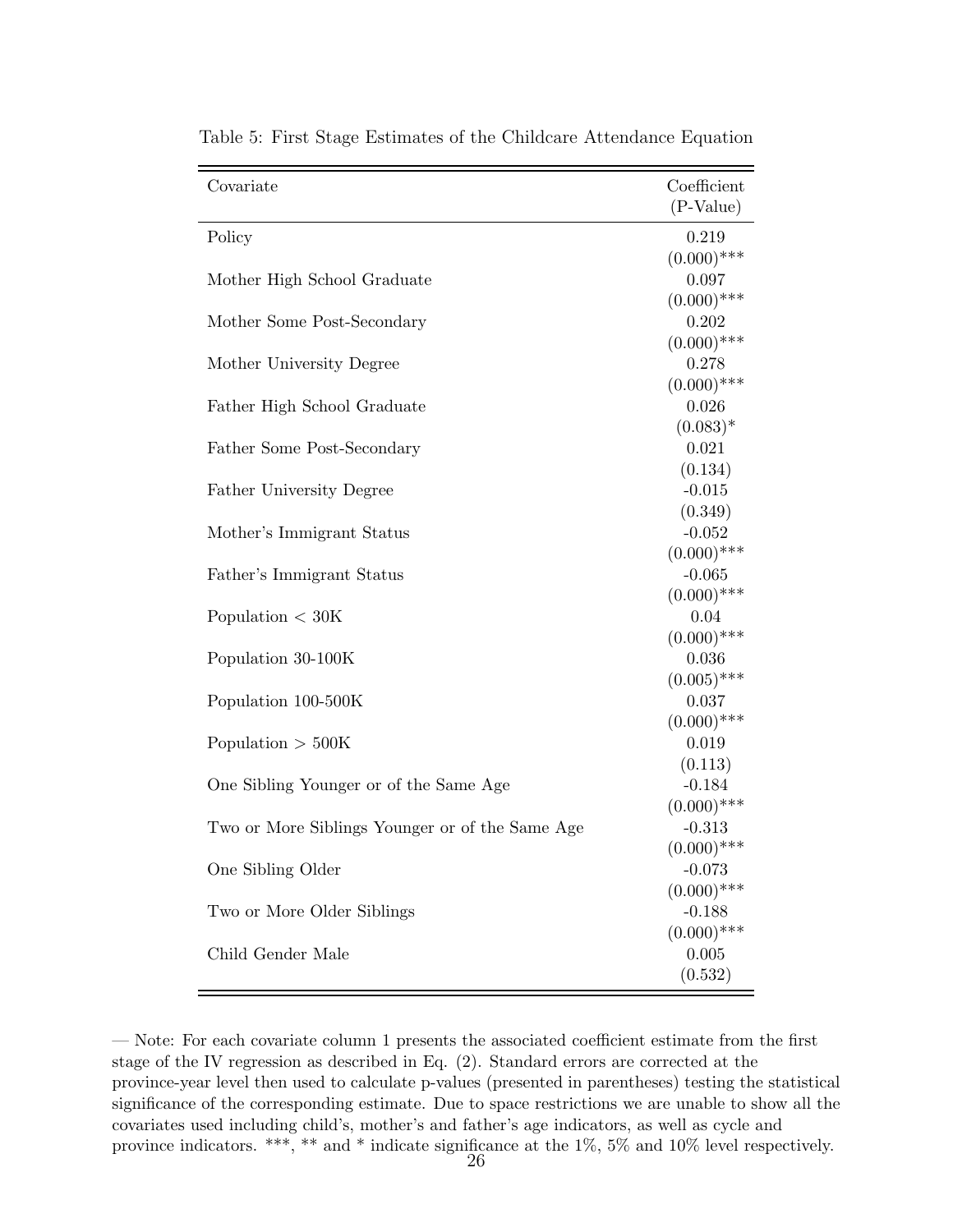<span id="page-27-0"></span>

|                                     | Mother Works<br>[Q-Value]   | Mother Does Not Work<br>$[Q-Value]$ |  |
|-------------------------------------|-----------------------------|-------------------------------------|--|
|                                     | Child Outcomes              |                                     |  |
| <b>MSD</b> Score                    |                             |                                     |  |
|                                     | $-13.057$<br>$[0.028]^{**}$ | $-11.33$<br>$[0.014]$ **            |  |
| <b>PPVT</b> Standardized Score      | $-3.929$                    | $-6.213$                            |  |
|                                     |                             |                                     |  |
|                                     | [0.692]                     | [0.604]                             |  |
| Hyperactivity and Inattention Score | 2.398                       | 0.854                               |  |
|                                     | $[0.000]$ ***               | [0.385]                             |  |
| <b>Emotional Anxiety Score</b>      | 0.715                       | 1.27                                |  |
|                                     | $[0.011]$ **                | $[0.091]*$                          |  |
| Physical Aggression Score           | 2.966                       | 2.596                               |  |
|                                     | $[0.004]$ ***               | $[0.004]$ ***                       |  |
| Separation Anxiety Score            | 0.714                       | 0.79                                |  |
|                                     | [0.273]                     | [0.419]                             |  |
| Child in Excellent Health           | $-0.385$                    | $-0.168$                            |  |
|                                     | $[0.001]$ ***               | [0.599]                             |  |
| Never had a Nose/Throat Infection   | $-0.799$                    | $-0.938$                            |  |
|                                     | $[0.000]$ ***               | $[0.002]$ ***                       |  |
| Never had an Ear Infection          | $-0.195$                    | $-0.529$                            |  |
|                                     | [0.273]                     | $[0.000]$ ***                       |  |
|                                     | Parent and Family Outcomes  |                                     |  |
| Mother in Excellent Health          | 0.045                       | $-0.212$                            |  |
|                                     | [0.613]                     | $[0.082]*$                          |  |
| Father in Excellent Health          | 0.121                       | $-0.108$                            |  |
|                                     | [0.599]                     | [0.45]                              |  |
| Family Dysfunction Index            | 2.905                       | $-0.34$                             |  |
|                                     | $[0.042]$ **                | [0.83]                              |  |
| Mother's Depression Score           | 4.727                       | 4.84                                |  |
|                                     | $[0.000]$ ***               | $[0.040]$ **                        |  |

Table 6: Estimates of the Causal Effect of Attending Childcare by IV

— Note: For the outcome variable in each row we present estimates of treatment effect of childcare, the coefficient on Ccare from the instrumental variable methods. The sample is split between mother's who are employed and those who are not. The specification includes the covariates listed in Table [1](#page-10-0) as well as province and cycle indicators. Standard errors are corrected at the province-year level then used to calculate q-values (presented in parentheses) testing the statistical significance of the corresponding estimate. \*\*\*, \*\* and \* indicate significance at the 1%, 5% and 10% level respectively.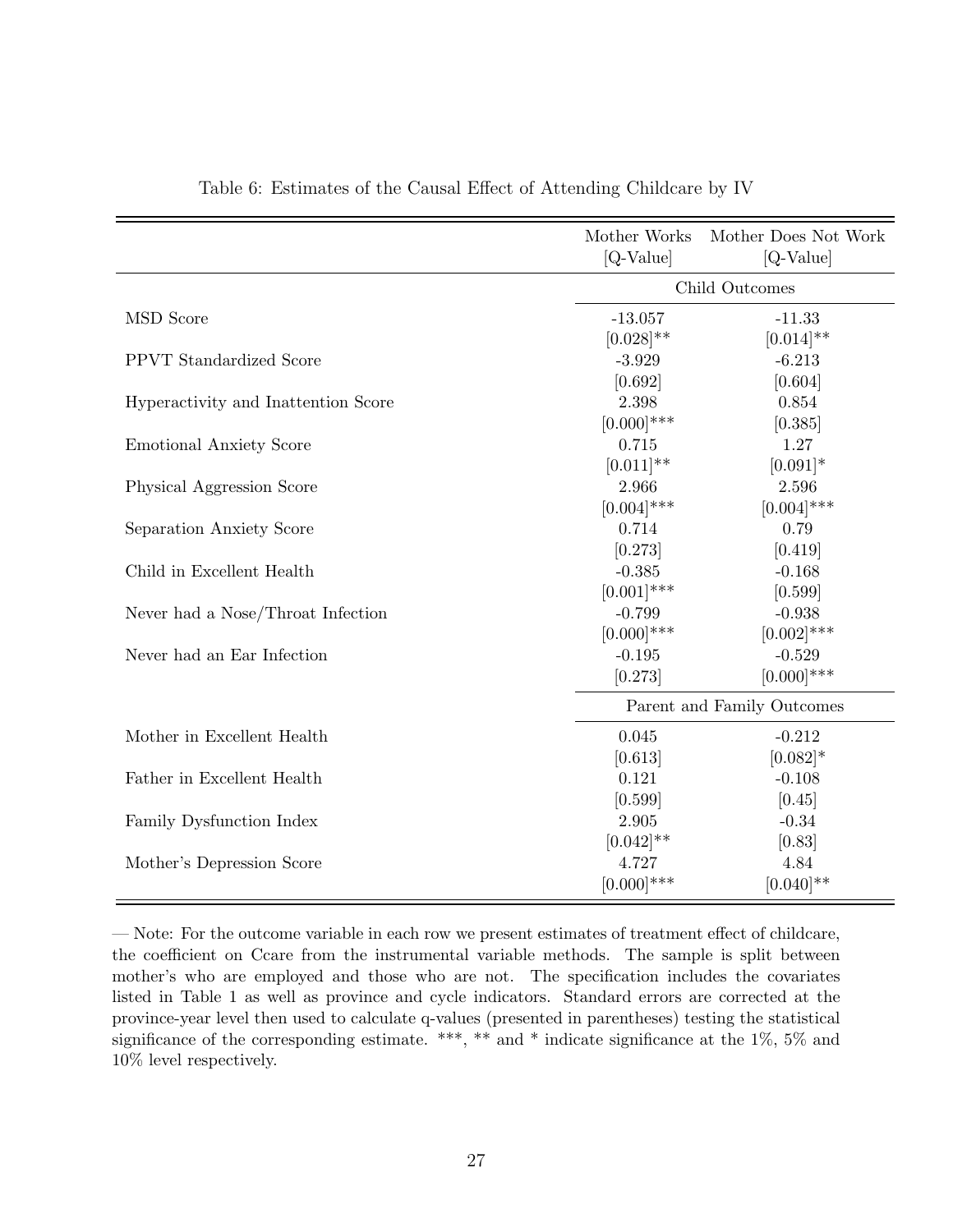and or family characteristics and childcare use appear plausible. To explore this possibility, we use the methods developed in Altonji, Elder and Taber (2005,2008) to assess what the severity of the omitted variable bias must be to nullify the main results. In practice, this technique involves estimating a bivariate probit model, $34$  and first calculating how much selection on observables effects the estimated childcare impact. Next we determine how large selection on unobservables must be to negate the documented effects.<sup>[35](#page--1-0)</sup>

If the ratio of these two elements is greater than one our estimated treatment effect is only in danger from omitted variable bias when the unobserved variables have more explanatory power in selection than the observed ones. Thus, as this ratio grows larger so too does our confidence of the estimates presented. Since this method is designed to use binary outcome variables, we discretize the continuous test scores by assigning individuals a  $0/1$ score for being below or above the mean. Our results indicate that the effect of selection on unobservables must be 5.22 times as large as that from the variables we have observed to nullify the positive effect of childcare on motor and social development scores.<sup>[36](#page--1-0)</sup>

This strengthens our confidence in the results because it suggests that the cumulative effect of missing variables must outweigh the observables by over five times in order to negate the discovered effect entirely. It is unlikely that important missing variables (i.e. earnings or innate ability) can account, in relative terms, for such a large effect. In summary, this exercise suggests that the assumption of selection on observables is plausible and that the results reported in Table [4](#page-21-0) are not driven by unobserved confounders. However, there

$$
\left[\begin{array}{c} \varepsilon \\ u \end{array}\right] \sim N\left(\left[\begin{array}{c} 0 \\ 0 \end{array}\right], \left[\begin{array}{cc} 1 & \rho \\ \rho & 1 \end{array}\right]\right).
$$

 $34$ Formally, the bivariate probit model can be linked to equation [\(2\)](#page-13-0) where Y is restricted to be a binary outcome. This model imposes additional assumption on the error terms

where  $\rho$  represents the correlation between the unobserved factors affecting selection of childcare and the outcome of interest.

<sup>&</sup>lt;sup>35</sup>This assumes that there is equality of selection on observables and unobservables. That is, taken at random a given variable from either the observables or unobservables will in expectation affect selection similarly. This is a plausible assumption since it is much more likely that the chosen covariates account for more of selection then those not accounted for. Thus, this method establishes a lower bound for the extent of the omitted variable bias.

 $36\text{We also discretize using the median and estimate a ratio of }4.34.$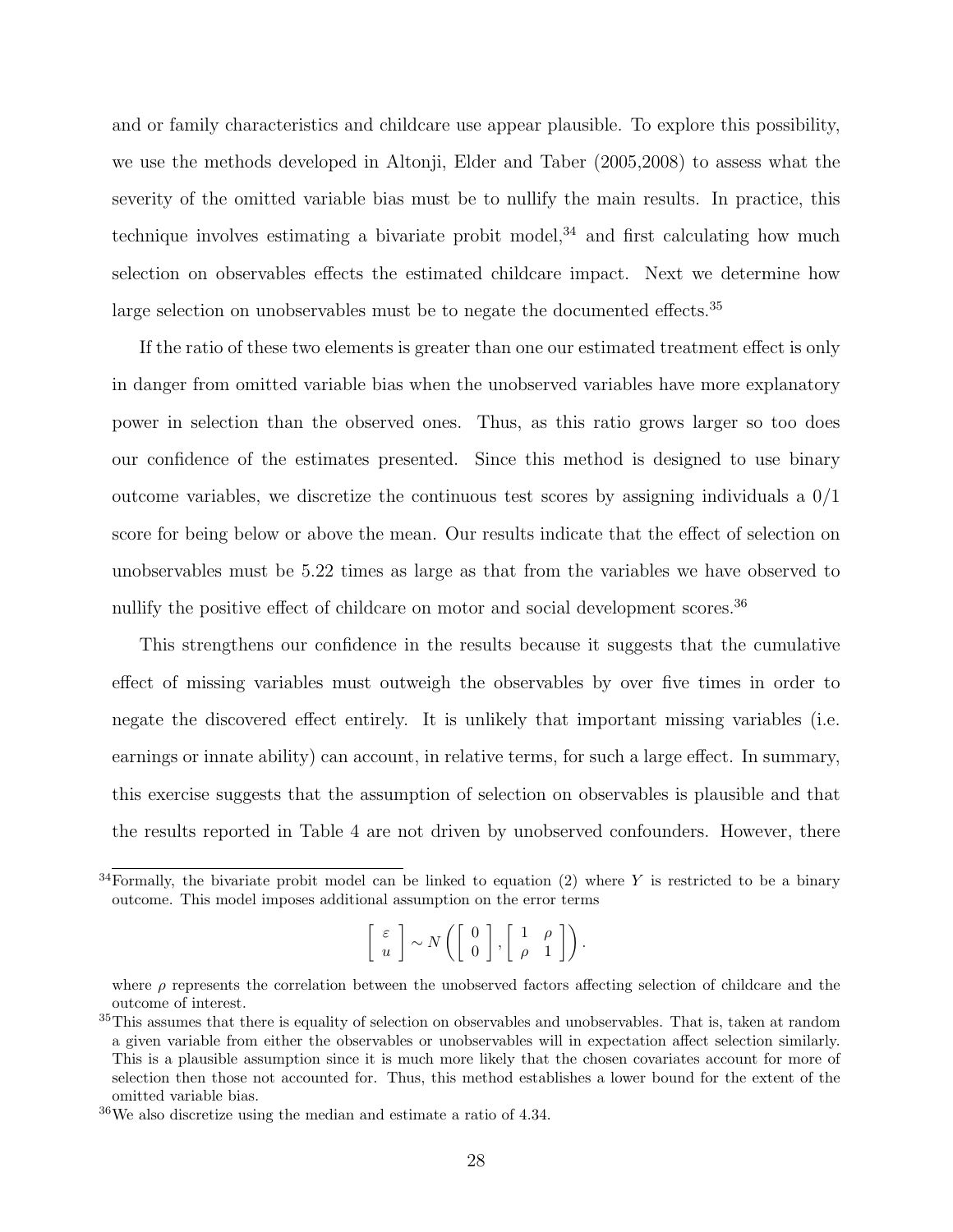are three exceptions since the effects of childcare on the health measures did not display the same degree of robustness to missing confounders. The estimated ratio of selection on unobservables relative to selection on unobservables found for i) whether the child in excellent health, ii) child has had a nose/throat infection, and iii) child had an ear infection variables were 1.183, 0.414, and 0.773 respectively. Though arguments could be made that these ratios are close enough to one to suggest the omitted variable bias would not negate the estimated effect, these ratios are not nearly as reassuring and there is a great potential that our conclusions for the health outcomes are indeed sensitive to the plausibility of the selection on observables assumption.<sup>[37](#page--1-0)</sup>

### 5 Conclusion

As a popular notion universal care childcare captures the public eye, but its implication, now and tomorrow, is far reaching and thus should be approached with evidence at the heart of the policy-making process. This paper extends earlier research that evaluates the socioeconomic consequences of the Quebec family policy in several ways. First, by demonstrating that BGM's findings that access to subsidized childcare has negative impacts on individual developmental, behavioural, and health measures are robust to the inclusion of data up to ten years after the reform. Second, instrumental variable estimates suggest that children and families who choose to attend childcare as a result of the introduction of policy experience substantial declines in a variety of developmental and health outcomes. However, estimates of the average effect of attending childcare, obtained via inverse propensity score reweighting, generally show insignificant and positive effects on child development and behavioural outcomes.

Taken together, the results from this study expand our knowledge about the effective-

<sup>&</sup>lt;sup>37</sup>There is no accepted threshold in the literature to determine when the degree of selection on observables is sufficient. In practice, this depends on what one would ex-ante predict is the strength of the covariates in the selection equation relative to those factors that are unaccounted for and than gauge whether these factors could bias the results.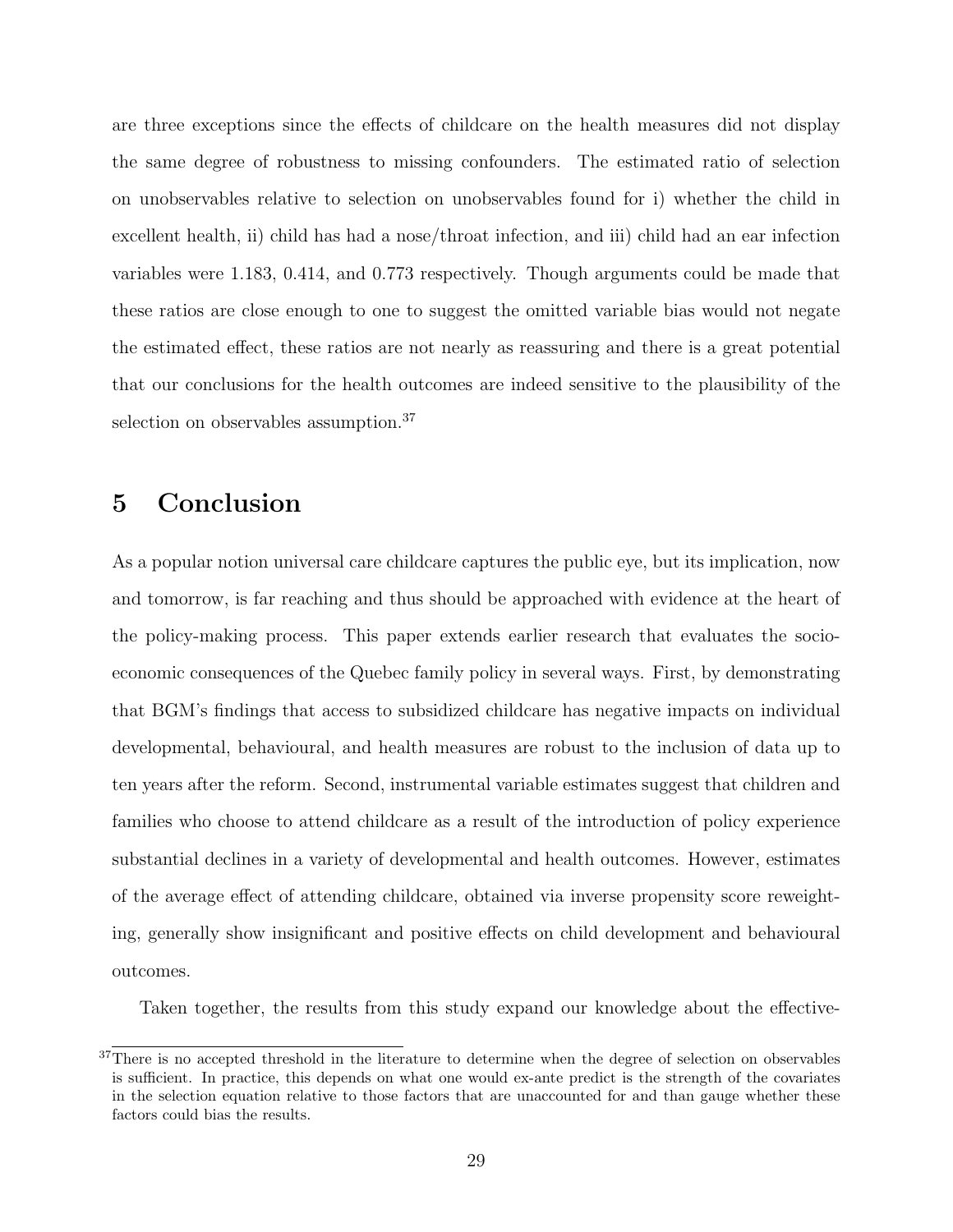ness of policies that subsidize childcare in Canada on developmental outcomes and reject the proposition that introducing a universal childcare program will unambiguously weaken individual and family outcomes. The large difference between the estimates of the average effect of childcare from the local average treatment effects suggest that some groups may derive more benefit from childcare than others. Understanding the sources of treatment effect heterogeneity may help us to develop an understanding of whether it would be advantageous to target child care to those who would benefit most from its provision.

An important limitation of this study is that the NLSCY treats all childcare in Canada as a homogenous good. There is a large literature on the importance of child care quality and Japel et al (2005) found that in Quebec after the policy was implemented that only 5% of programs were high quality and the majority of arrangements scored below the mid range with slightly over 10% were classified at below minimal quality. Second, the NLSCY only collects information on a narrow range of child and family outcomes and there may be other domains of importance including those measured at the community and societal level. Despite these caveats there are avenues in which one can examine if there are systematic patterns of treatment effect heterogeneity.

In this vein we have conducted two companion studies that explore treatment effect heterogeneity in the effects of access to and attending childcare. In Kottelenberg and Lehrer (2012b) we demonstrate substantial response differences in child outcomes by gender: male children and their families drive the negative effects in several key outcomes. Kottelenberg and Lehrer (2012a) move beyond simply estimating the average effect of access to and attending childcare and consider estimating the treatment effects across the full distribution of each outcome variable. Composed of negative and statistically insignificant effects, the underlying pattern in the treatment effects highlight substantial heterogeneity. The authors conclude by presenting suggestive evidence of large reductions in parental investments for these children once their children begin to attend subsidized childcare. Thus, we postulate that home inputs are important and that interventions within schools may only reinforce at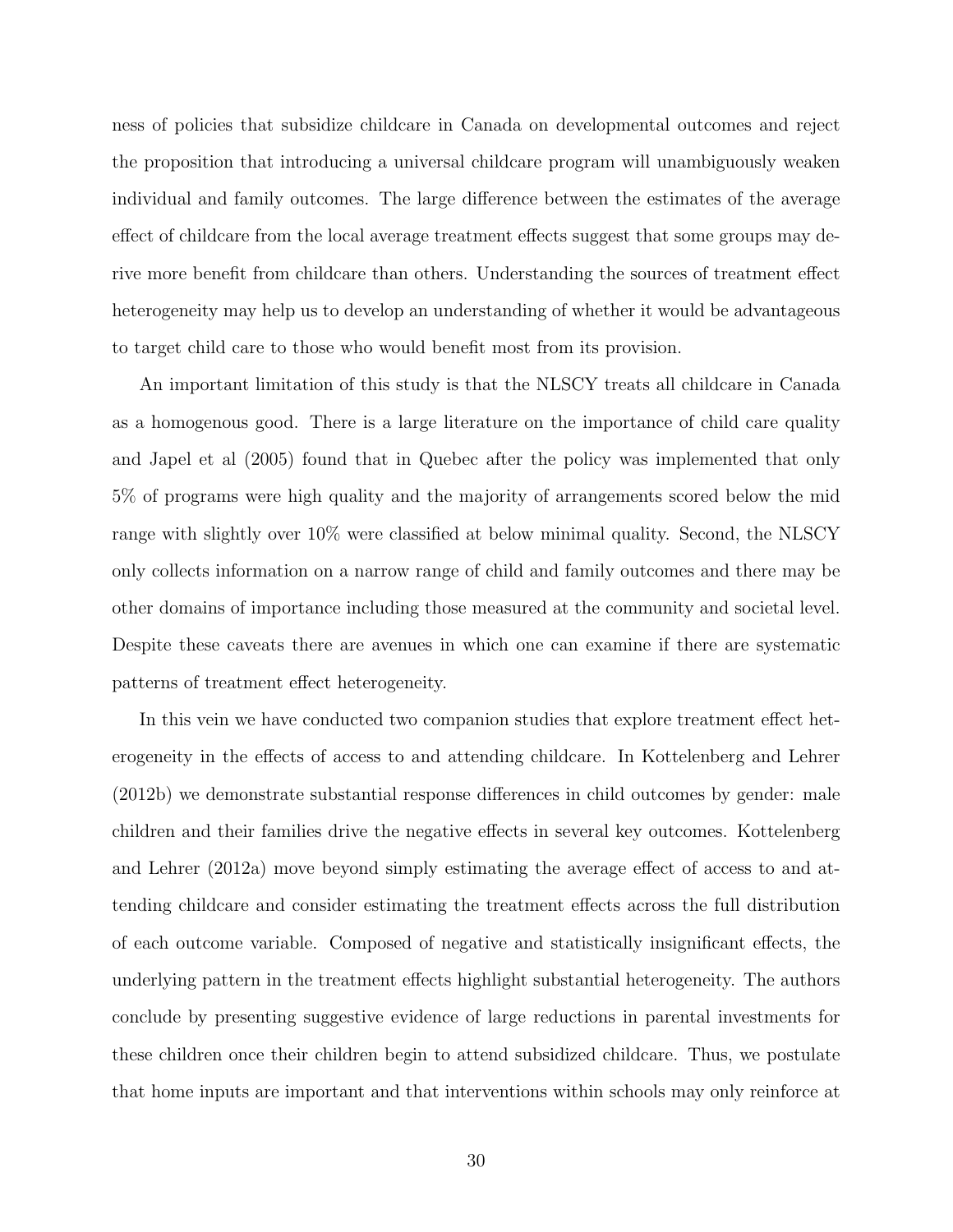home preparation for a small fraction of the population. For the remainder, the changes in school inputs may be offset as parents substitute their investments into their children towards other activities. However, the extent and pattern of heterogeneity in parental input decisions has not been fully investigated. These results do not imply poor parenting skills, but may indicate that parents have limited knowledge of their child's human capital production function and make optimization errors when choosing inputs. Overall, as a result of the array of behavioural responses to the Quebec Family Policy, the continuing changes to childcare programs in Quebec over time, increases to maternal labour supply and changes in parental behaviour, the exact workings of universal childcare programs on child development are far from obvious. In conclusion, we suggest that further investigation using both qualitative and quantitative data is needed to improve our understanding of the pathways through which childcare contributes to the production of education, health, family and parenting outcomes.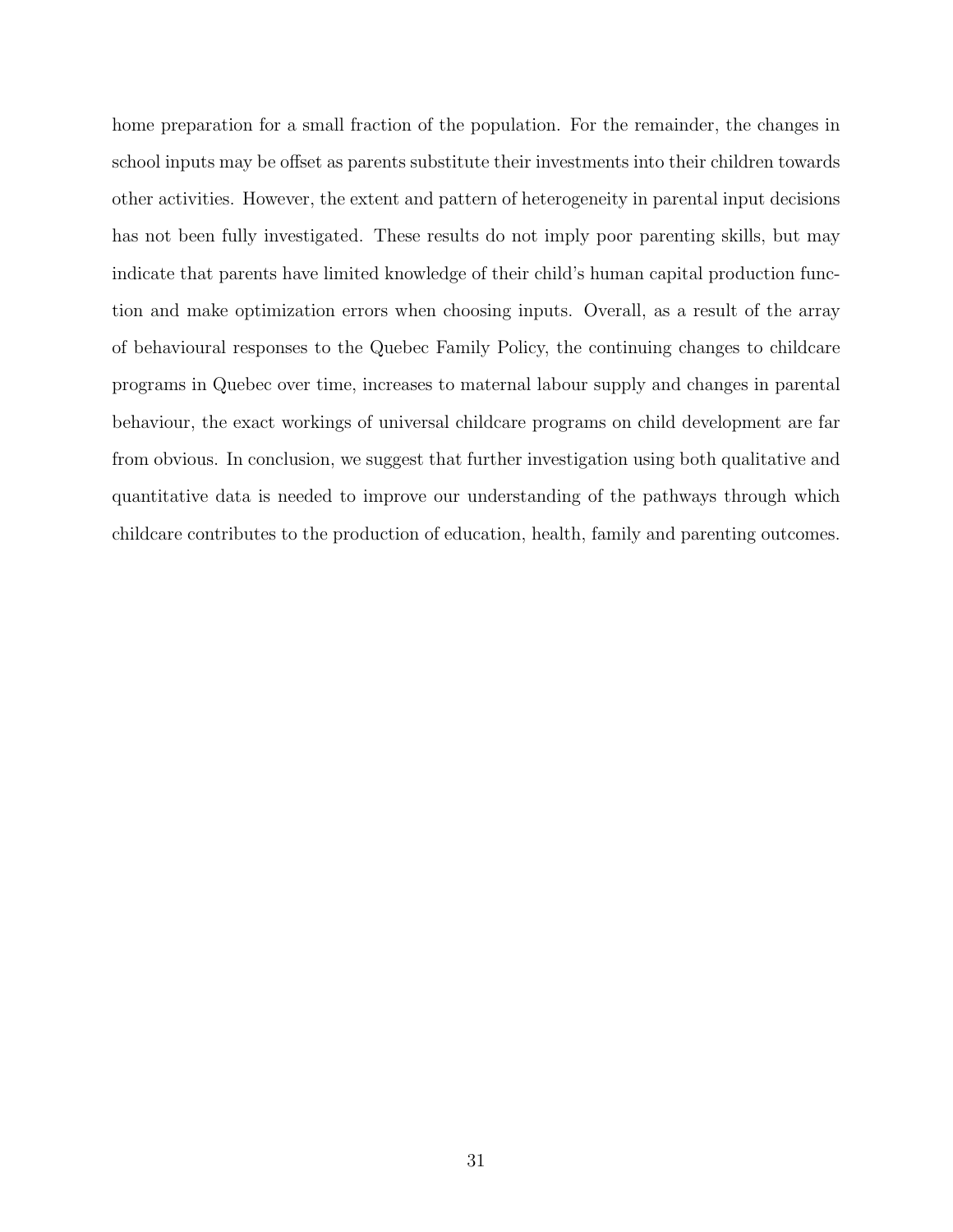## References

- Adema, William, and Peter Whiteford (2007) 'Babies and Bosses: Reconciling Work and Family Life.' Technical Report, OECD, Paris
- Altonji, Joseph G., Todd E. Elder, and Christopher R. Taber (2005) 'Selection on Observed and Unobserved Variables: Assessing the Effectiveness of Catholic Schools.' Journal of Political Economy 113(1), 151–184
- (2008) 'Using Selection on Observed Variables to Assess Bias from Unobservables When Evaluating Swan-Ganz Catheterization.' American Economic Review 98(2), 345–350
- Anderson, Michael L. (2008) 'Multiple Inference and Gender Differences in the Effects of Early Intervention: A Reevaluation of the Abecedarian, Perry Preschool, and Early Training Projects.' Journal of the American Statistical Association 103(484), 1481–1495
- Baker, Michael (2011) 'Innis Lecture: Universal Early Childhood Interventions: What is the Evidence Base?' Canadian Journal of Economics 44(4), 1069–1105
- Baker, Michael, Jonathan Gruber, and Kevin Milligan (2008) 'Universal Child Care, Maternal Labor Supply, and Family Well-Being.' Journal of Political Economy 116(4), 709–745
- Benjamini, Yoav, and Daniel Yekutieli (2001) 'The Control of the False Discovery Rate in Multiple Testing under Dependency.' The Annals of Statistics 29(4), 1165–1188
- Blau, David M. (2001) The Child Care Problem: An Economic Analysis (New York: Russel Sage Foundation)
- CBC News (Online) (2009) 'Daycare: The Debate Over Space available at http://www.cbc.ca/news/story/2009/02/06/f-daycare.html'
- Charach, Alice, Elizabeth Lin, and Teresa To (2010) 'Evaluating the Hyperactivity/Inattention Subscale of the National Longitudinal Survey of Children and Youth.' Statistics Canada Health Reports 21(2), 43–50
- Cleveland, Gordon (2007) 'The Benefits and Costs of Quebecs Centres de la Petite Enfance.' In 'ACFAS Conference' Trois-Rivieres
- Cleveland, Gordon, Carl Corter, Janette Pelletier, Sue Colley, Jane Bertrand, and Janet Jamieson (2006) 'A Review of the State of Early Childhood Learning and development in Child Care, Kindergarten and Family Support Programs.' Technical Report
- Cleveland, Gordon, Susan Colley, Martha Friendly, Donna S. Lero, and Richard Shillington (2003) 'The State of Data on Early Childhood Education and Care in Canada: National Data Project (Final Report).' Technical Report, Childcare Resource and Research Unit, Toronto
- Currie, Janet (2001) 'Early Childhood Education Programns.' The Journal of Economic Perspectives 15(2), 213–238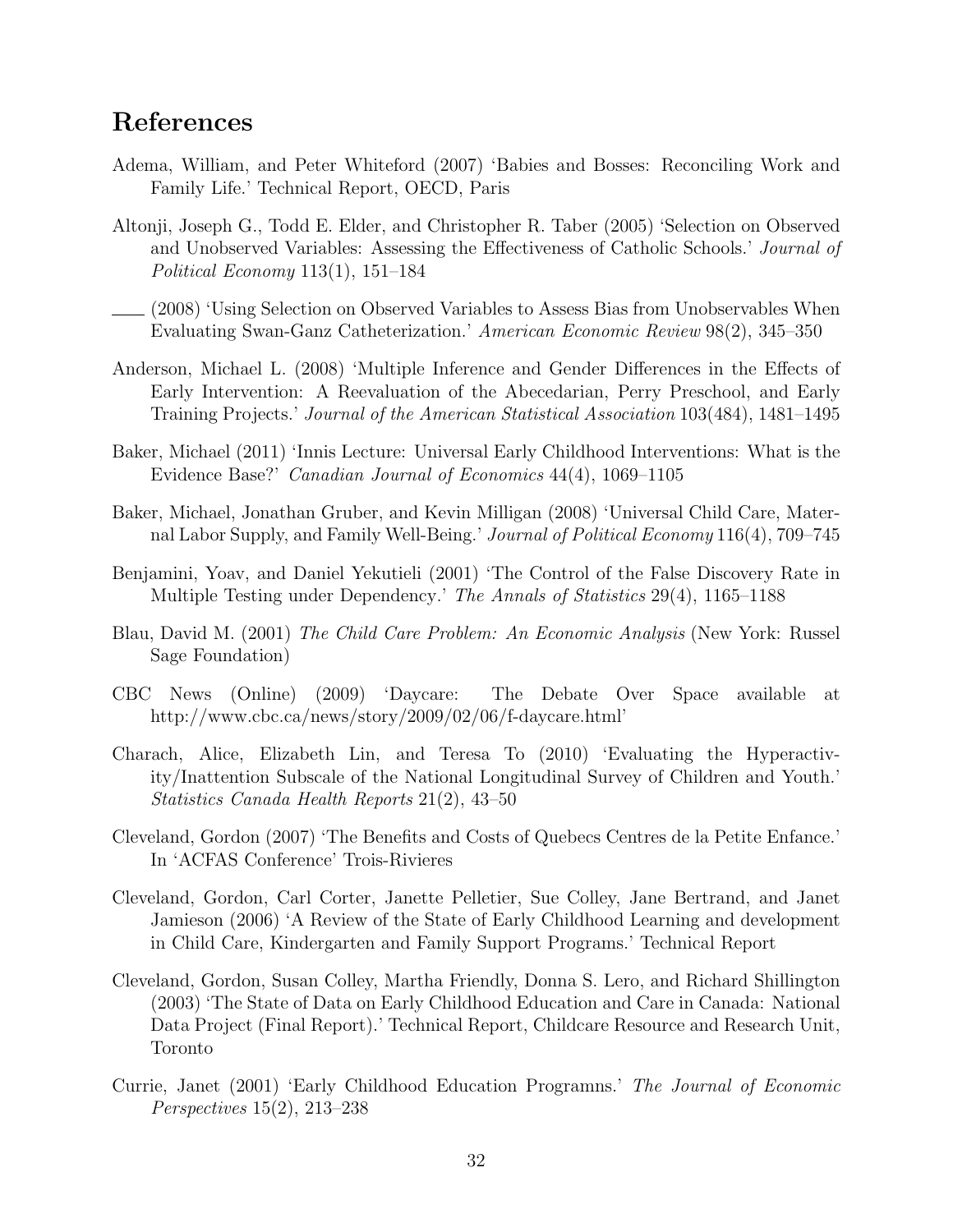- Datta Gupta, Nabanita, and Marianne Simonsen (2010) 'Non-Cognitive Child Outcomes and Universal High Quality Child Care.' Journal of Public Economics 94(1-2), 30–43
- Ding, Weili, and Steven F. Lehrer (2011) 'Experimental estimates of the impacts of class size on test scores: robustness and heterogeneity.' Education Economics 19(3), 229–252
- Fortin, Pierre, Luc Godbout, and Suzie St-Cerny (2011) 'Economic Consequences of Quebecs Educational Childcare Policy.' In 'Early Years Economics Forum' Toronto
- Havnes, Tarjei, and Magne Mogstad (2011) 'No Child Left Behind: Subsidized Child Care and Children's Long-Run Outcomes.' American Economic Journal: Economic Policy 3(2), 97–129
- Heckman, James J (2006) 'Skill Formation and the Economics of Investing in Disadvantaged Children.' Science 312(June), 1900–1902
- $(2011)$  'Effective Child Development Strategies.' In The PreK Debates Current Controversies and Issues, ed. Edward Zigler, Walter S. Gilliam, and W. Steven Barnett (Baltimore: Brookes Publishing Company)
- Hirano, Kieisuke, Guido W. Imbens, and Geert Ridder (2003) 'Efficient Estimation of Average Treatment Effects Using the Estimated Propensity Score.' Econometrica 71(4), 1161–1189
- Hochberg, Yosef (1988) 'A sharper Bonferroni procedure for multiple tests of significance.' Biometrika 75(4), 800–802
- Imbens, Guido W., and Joshua D. Angrist (1994) 'Identification and Estimation of Local Average Treatment Effects.' Econometrica 62(2), 467–475
- Japel, Christa, Richard E Tremblay, and Sylvana Côté (2005) 'Assessing the Quality of Daycare Services Based on the Quebec Longitudinal Study of Child Development.' IRPP Choices  $11(5)$ ,  $1-42$
- Kling, Jeffrey R., Jeffery B. Liebman, and Lawrence F. Katz (2007) 'Experimental Analysis of Neighborhood Effects.' Econometrica 75(1), 83–119
- Kottelenberg, Michael J. (2009) 'Long-Run Effects of the Quebec Family Policy: Revisiting Universal Child Care, Maternal Labour Supply and Family Well-Being.' Master's Thesis, Queen's University
- Kottelenberg, Michael J., and Steven F Lehrer (2012a) 'Reinvestigating Who Benefits and Who Loses from Universal Childcare in Canada.' Queen's University, (mimeo)
- Kottelenberg, Michael J., and Steven F. Lehrer (2012b) 'The Gender Effects of Universal Child Care in Canada: Much ado about Boys?' Queen's University, (mimeo)
- Lefebvre, Pierre, and Phillip Merrigan (2008) 'Child-Care Policy and the Labor Supply of Mothers with Young Children: A Natural Experiment from Canada.' Journal of Labor Economics 26(3), 519–548